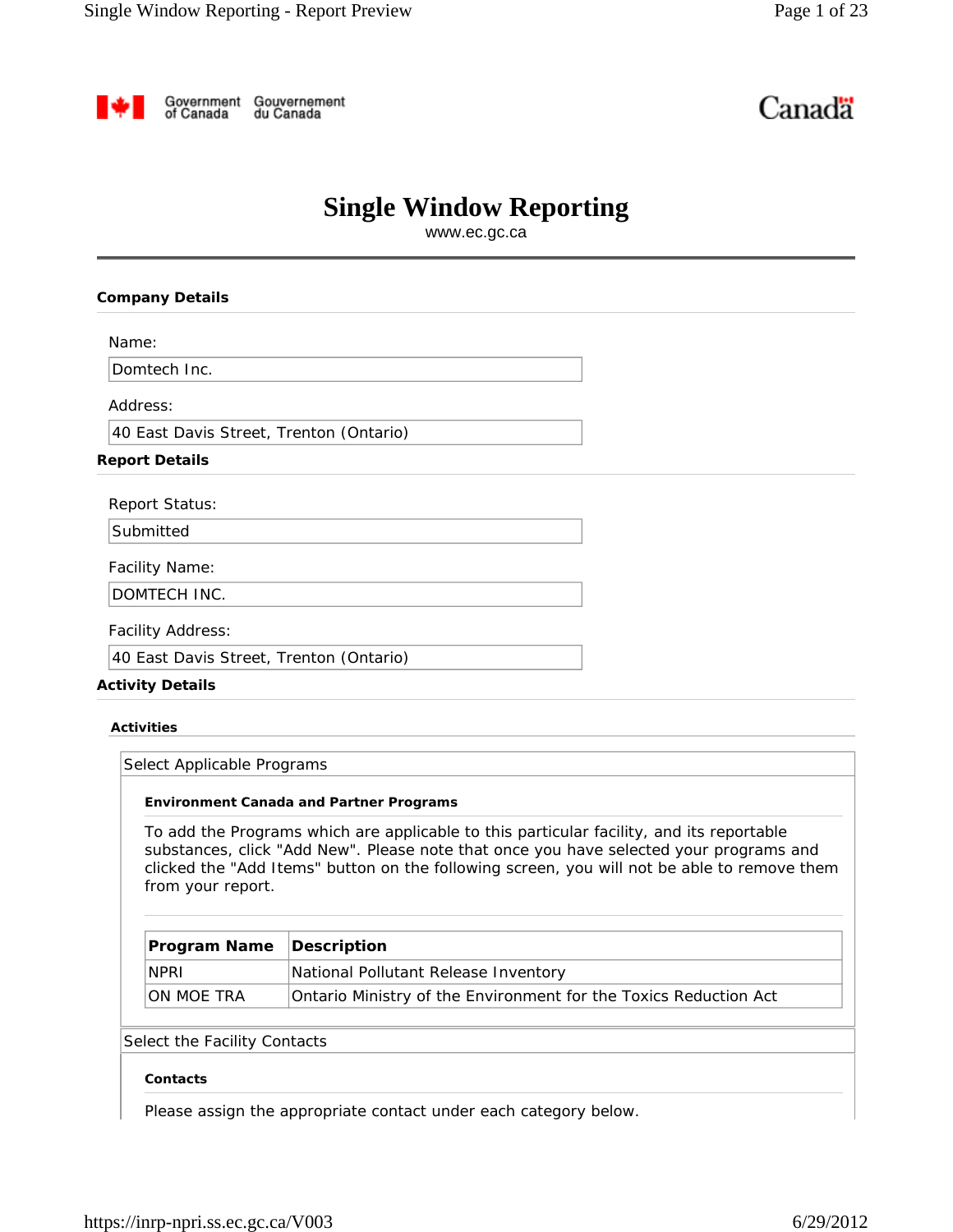| Martin Vanier                                                                                                                                                                                                                    |  |
|----------------------------------------------------------------------------------------------------------------------------------------------------------------------------------------------------------------------------------|--|
|                                                                                                                                                                                                                                  |  |
| Certifying Official:<br>Tim Bannon                                                                                                                                                                                               |  |
|                                                                                                                                                                                                                                  |  |
| <b>Highest Ranking Employee:</b>                                                                                                                                                                                                 |  |
| Tim Bannon                                                                                                                                                                                                                       |  |
| Person who prepared the report:                                                                                                                                                                                                  |  |
| Martin Vanier                                                                                                                                                                                                                    |  |
| Company Coordinator (optional):                                                                                                                                                                                                  |  |
|                                                                                                                                                                                                                                  |  |
| Public Contact (optional):                                                                                                                                                                                                       |  |
| <b>Martin Vanier</b>                                                                                                                                                                                                             |  |
| Contractor Contact (optional):                                                                                                                                                                                                   |  |
|                                                                                                                                                                                                                                  |  |
|                                                                                                                                                                                                                                  |  |
|                                                                                                                                                                                                                                  |  |
| If you are an independent contractor or consultant, please enter your company name in the<br>field below.:<br>Person who coordinated the preparation of the Toxics Reduction Plan (optional):<br><b>Employees and Activities</b> |  |
| <b>Employees</b>                                                                                                                                                                                                                 |  |
|                                                                                                                                                                                                                                  |  |
| 100                                                                                                                                                                                                                              |  |
| Number of Employees:<br><b>Activities</b>                                                                                                                                                                                        |  |
| Activities for Which the 20,000-Hour Employee Threshold Does Not Apply. Activities that took<br>place at the facility: (check all that apply)                                                                                    |  |
| • None of the above                                                                                                                                                                                                              |  |
| Activities Relevant to Reporting Dioxins, Furans and Hexacholorobenzene. Activities that took<br>place at the facility: (check all that apply)                                                                                   |  |
| • None of the above                                                                                                                                                                                                              |  |
| Activities Relevant to Reporting of Polycyclic Aromatic Hydrocarbons (PAHs)                                                                                                                                                      |  |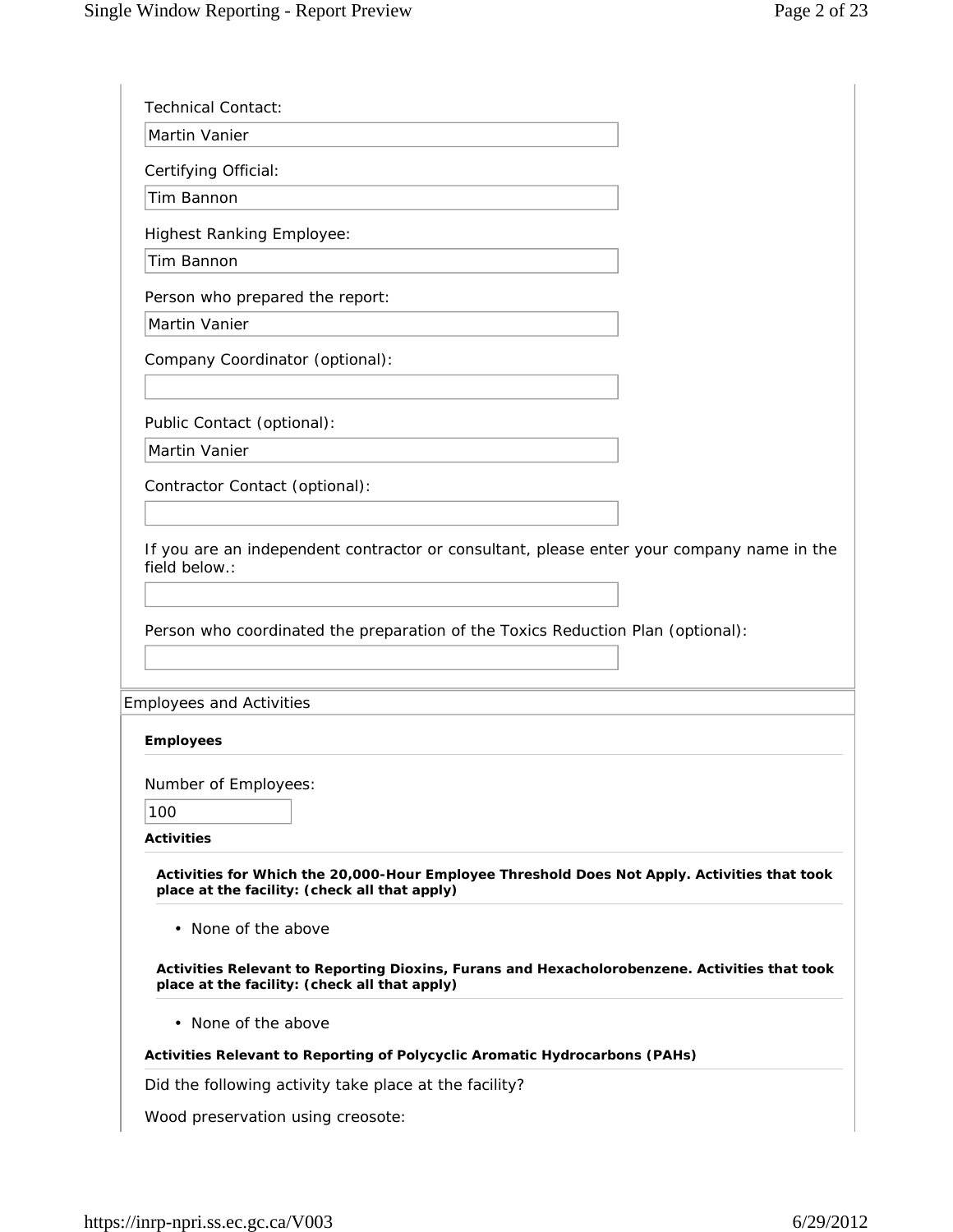|                                 | General Facility Information                                                                                |
|---------------------------------|-------------------------------------------------------------------------------------------------------------|
| <b>NPRI</b>                     |                                                                                                             |
|                                 | Select an answer to each of the questions below and click Save then Continue to proceed.                    |
| reporting period?:<br><b>No</b> | Is the facility required to report on disposals of tailings and waste rock for the selected                 |
| No                              | Is this the first time the facility is reporting to the NPRI (under current or past ownership)?:            |
| No                              | Is the facility controlled by another Canadian company or companies?:                                       |
| No                              | Did the facility report under other environmental regulations or permits?:                                  |
| Contaminants)?:<br>No           | Is the facility required to report one or more NPRI Part 4 substances (Criteria Air                         |
| If 'Yes':                       | Was the facility shut down for more than one week during the year?:<br><b>General Comments for Facility</b> |
| Comments:                       |                                                                                                             |
|                                 | Pollution Prevention Section                                                                                |
|                                 | <b>Pollution Prevention Plans</b>                                                                           |
| No<br>If 'Yes'                  | Does the facility have a documented facility-wide pollution prevention plan?:                               |
|                                 | a) Please check all that apply                                                                              |
|                                 | b) Did the facility update their plan in the current reporting year?                                        |
| No                              |                                                                                                             |
|                                 |                                                                                                             |
|                                 | c) Does the plan address substances, energy conservation, or water conservation?                            |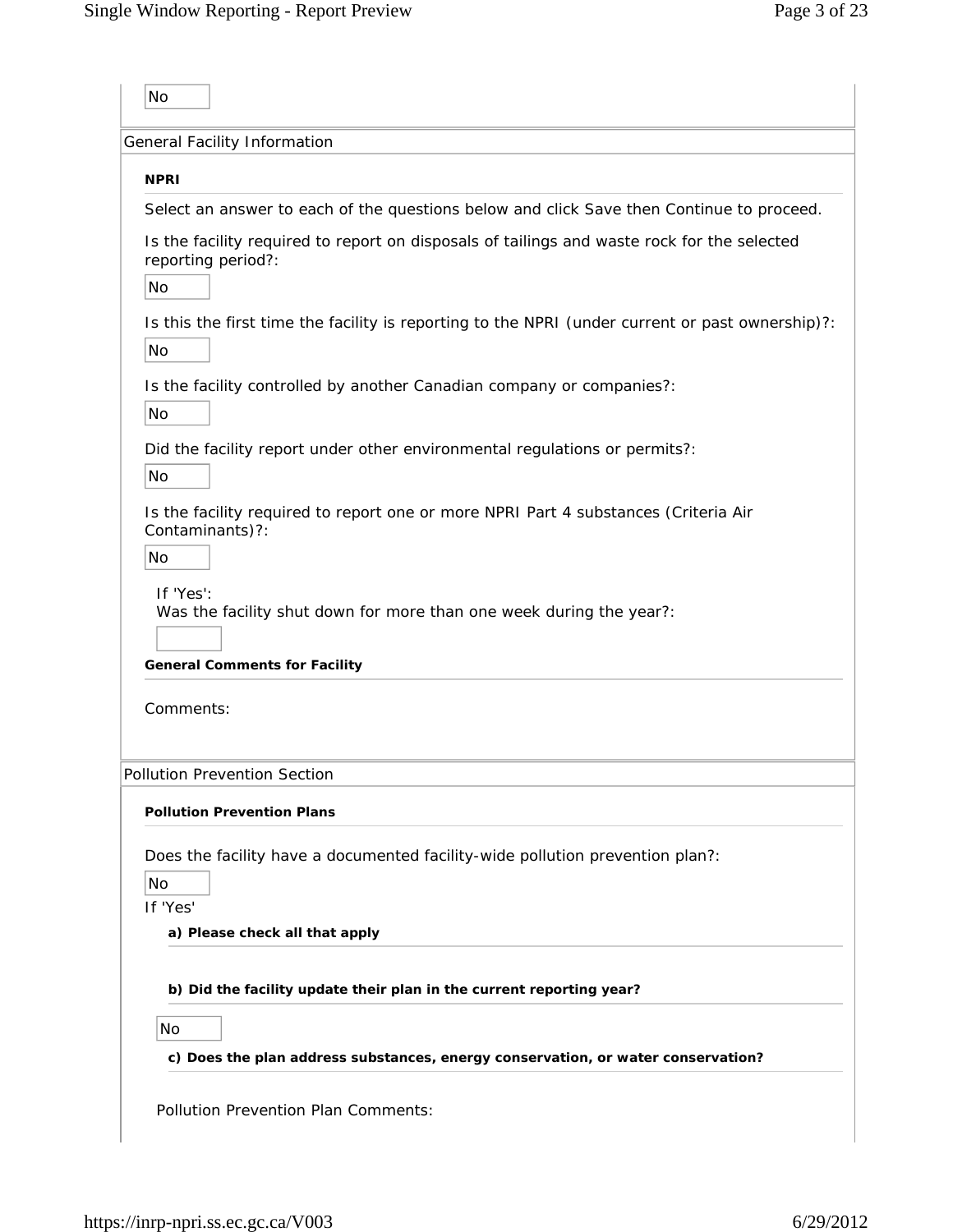## **Pollution Prevention Activities**

Did the facility complete any pollution prevention activities in the current NPRI reporting year?:

No

Selecting "Yes" will initiate the reporting of the specific pollution prevention activities that were completed in the current reporting year on the following screen.

## SWIM Validation

The information in this section was copied from SWIM at the time the report was created. Please verify the information and update it where required. Please note that any changes made here will only be reflected in this report. To ensure updates reflected in future reports, please ensure the information is updated in SWIM. After making updates in SWIM, return here and click the "Refresh" button to trigger a reload of the SWIM information. Please note all previously entered data will be modified.

| <b>Company Information</b>    |                          |
|-------------------------------|--------------------------|
| <b>Company Details</b>        |                          |
| Company Legal Name:           | Domtech Inc.             |
| <b>Business Number:</b>       | 885407346                |
| <b>Mailing Address</b>        |                          |
| Delivery Mode:                | <b>Suburban Services</b> |
| PO Box or Rural Route Number: | $\Omega$                 |
| Address Line 1:               | 40 East Davis Street     |
| City:                         | Trenton                  |
| Province/Territory:           | Ontario                  |
| Postal Code:                  | <b>K8V6S4</b>            |
| <b>Facility Information</b>   |                          |
| Facility:                     | DOMTECH INC.             |
| NAICS Id:                     | 331420                   |
| NPRI Id:                      | 0000004495               |
| <b>Physical Address</b>       |                          |
| Address Line 1:               | 40 East Davis Street     |
| City:                         | Trenton                  |
| Province/Territory:           | Ontario                  |
| Postal Code:                  | <b>K8V6S4</b>            |
| UTM Zone:                     | 18                       |
| UTM Easting:                  | 292389                   |
| UTM Northing:                 | 4887888                  |
| Latitude:                     | 44.11500                 |
| Longitude:                    | -77.59390                |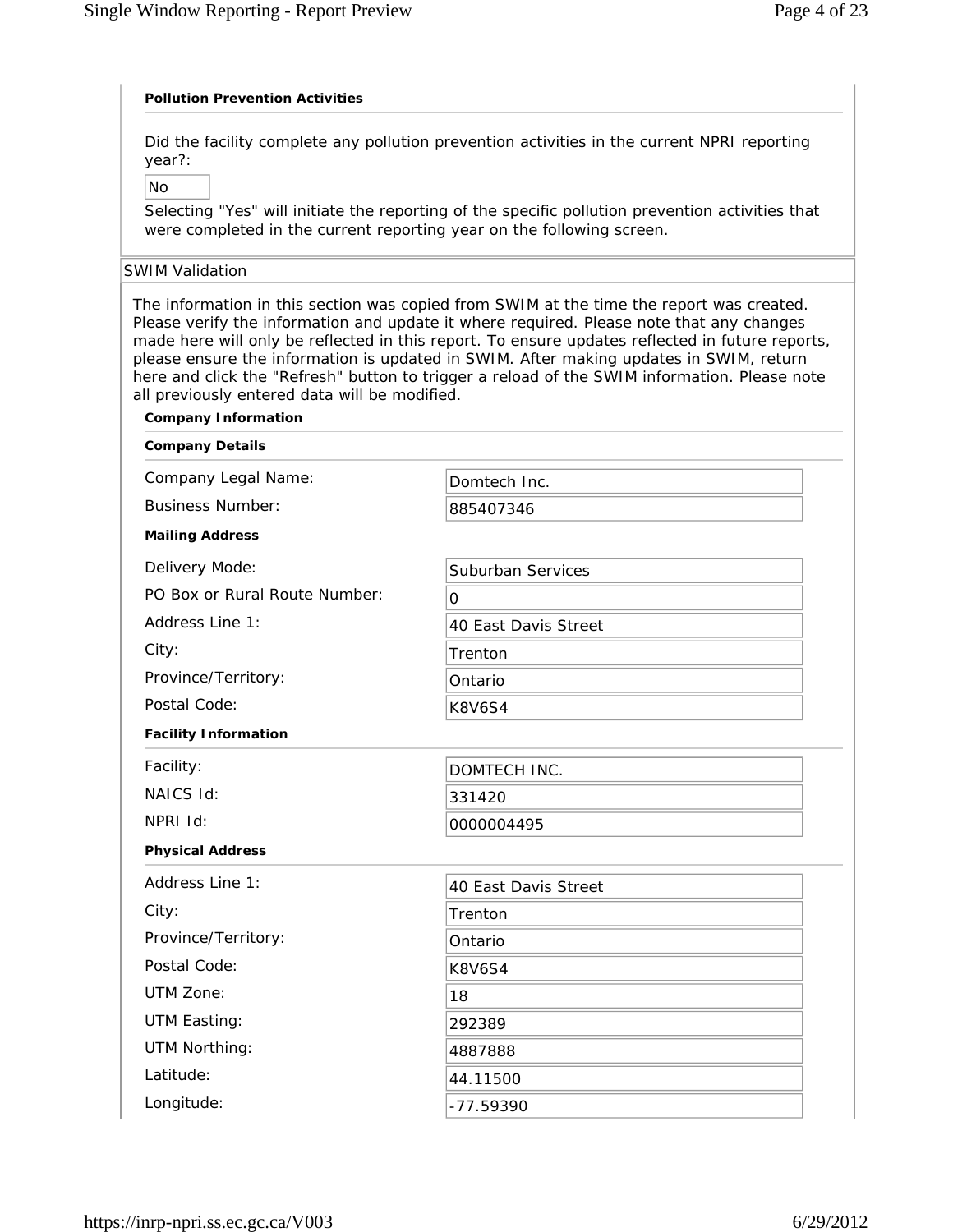Additional Information:

Land Survey Description:

National Topographical Description:

## **Contacts**

| <b>Technical Contact</b>      |  |
|-------------------------------|--|
| Contact Type:                 |  |
| <b>Technical Contact</b>      |  |
| Full Name:                    |  |
| <b>Martin Vanier</b>          |  |
| First Name:                   |  |
| Martin                        |  |
| Last Name:                    |  |
| Vanier                        |  |
| Position:                     |  |
| <b>Engineering Manager</b>    |  |
| Telephone:                    |  |
| 6133944884                    |  |
| Ext:                          |  |
| 120                           |  |
| Fax:                          |  |
|                               |  |
| Email:                        |  |
| mvanier@domtech.net           |  |
| Delivery Mode:                |  |
| General Delivery              |  |
| PO Box or Rural Route Number: |  |
| $\mathsf{O}$                  |  |
| Address Line 1:               |  |
| 40 East Davis Street East     |  |
| City:                         |  |
| Trenton                       |  |
| Province/Territory:           |  |
| Ontario                       |  |
| Postal Code:                  |  |
| <b>K8V6S4</b>                 |  |

FOR ON MOE TRA - Highest Ranking Employee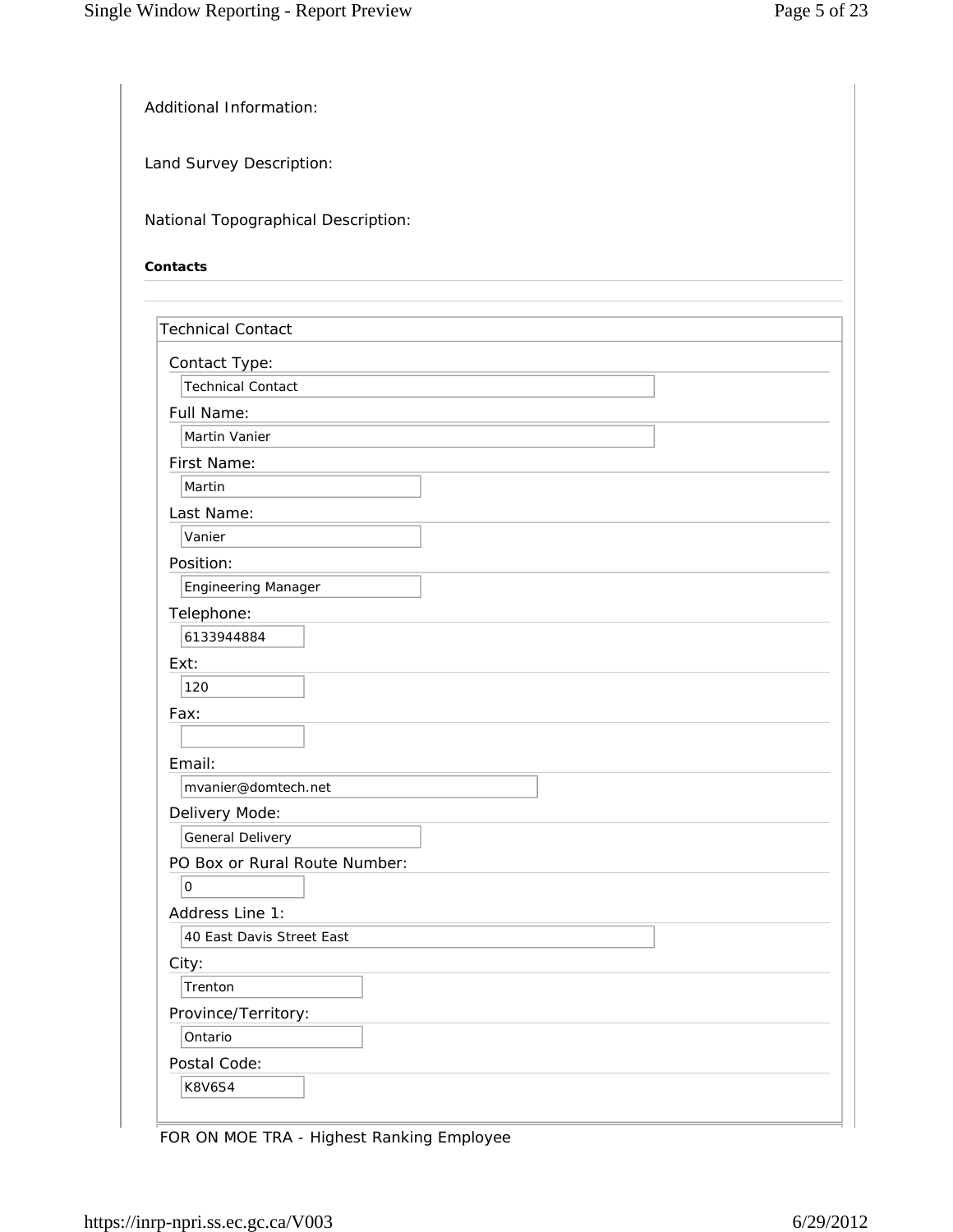| Contact Type:                                   |
|-------------------------------------------------|
| FOR ON MOE TRA - Highest Ranking Employee       |
| Full Name:                                      |
| Tim Bannon                                      |
| First Name:                                     |
| Tim                                             |
| Last Name:                                      |
| Bannon                                          |
| Position:                                       |
| President                                       |
| Telephone:                                      |
| 6133944884                                      |
| Ext:                                            |
| 152                                             |
| Fax:                                            |
| 6133940108                                      |
| Email:                                          |
| tbannon@domtech.net                             |
| Delivery Mode:                                  |
| Suburban Services                               |
| PO Box or Rural Route Number:                   |
| $\overline{0}$                                  |
| Address Line 1:                                 |
| 40 East Davis Street                            |
| City:                                           |
| Trenton                                         |
| Province/Territory:                             |
| Ontario                                         |
| Postal Code:                                    |
| K9V6S4                                          |
|                                                 |
| FOR ON MOE TRA - Person who prepared the report |
| Contact Type:                                   |
| FOR ON MOE TRA - Person who prepared the report |
| Full Name:                                      |
| Martin Vanier                                   |
| First Name:                                     |
| Martin                                          |
| Last Name:                                      |
| Vanier                                          |
| Position:                                       |

Position: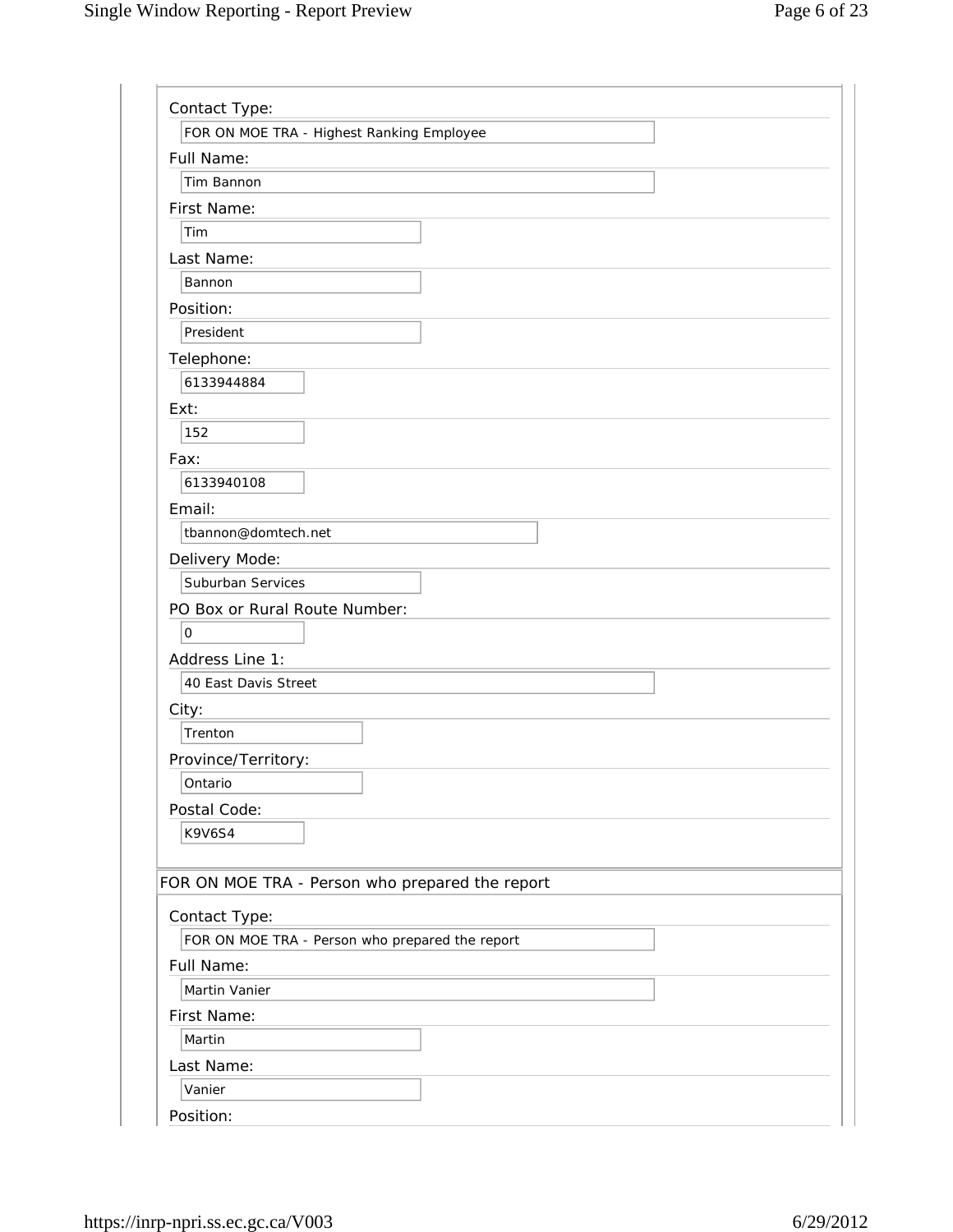| Engineering Manager           |  |
|-------------------------------|--|
| Telephone:                    |  |
| 6133944884                    |  |
| Ext:                          |  |
| 120                           |  |
| Fax:                          |  |
|                               |  |
| Email:                        |  |
| mvanier@domtech.net           |  |
| Delivery Mode:                |  |
| General Delivery              |  |
| PO Box or Rural Route Number: |  |
| $\mathsf O$                   |  |
| Address Line 1:               |  |
| 40 East Davis Street East     |  |
| City:                         |  |
| Trenton                       |  |
|                               |  |
| Province/Territory:           |  |
| Ontario                       |  |
| Postal Code:                  |  |
| <b>K8V6S4</b>                 |  |
|                               |  |
| Certifying Official           |  |
|                               |  |
| Contact Type:                 |  |
| Certifying Official           |  |
| Full Name:<br>Tim Bannon      |  |
|                               |  |
| First Name:<br>Tim            |  |
|                               |  |
| Last Name:<br>Bannon          |  |
|                               |  |
| Position:<br>President        |  |
|                               |  |
| Telephone:<br>6133944884      |  |
|                               |  |
| Ext:<br>152                   |  |
|                               |  |
| Fax:                          |  |
| 6133940108                    |  |
| Email:<br>tbannon@domtech.net |  |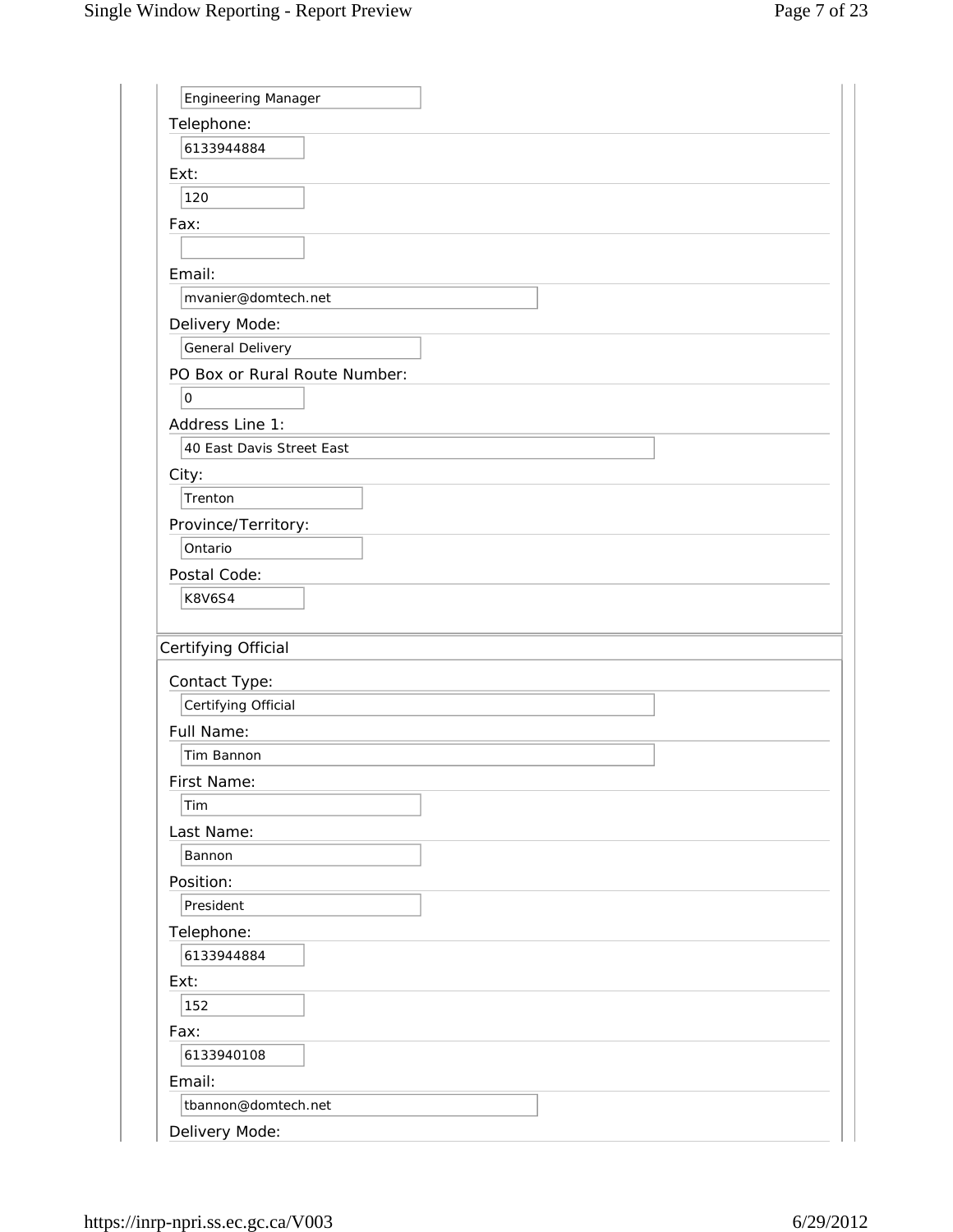| Suburban Services             |
|-------------------------------|
| PO Box or Rural Route Number: |
| 0                             |
| Address Line 1:               |
| 40 East Davis Street          |
| City:                         |
| Trenton                       |
| Province/Territory:           |
| Ontario                       |
| Postal Code:                  |
| <b>K9V6S4</b>                 |
|                               |
| Public Contact (optional)     |
| Contact Type:                 |
| Public Contact (optional)     |
| Full Name:                    |
| Martin Vanier                 |
| First Name:                   |
| Martin                        |
| Last Name:                    |
| Vanier                        |
| Position:                     |
| <b>Engineering Manager</b>    |
| Telephone:                    |
| 6133944884                    |
| Ext:                          |
| 120                           |
| Fax:                          |
|                               |
| Email:                        |
| mvanier@domtech.net           |
| Delivery Mode:                |
| General Delivery              |
| PO Box or Rural Route Number: |
| 0                             |
| Address Line 1:               |
| 40 East Davis Street East     |
| City:                         |
| Trenton                       |
| Province/Territory:           |
| Ontario                       |
| Postal Code:                  |
|                               |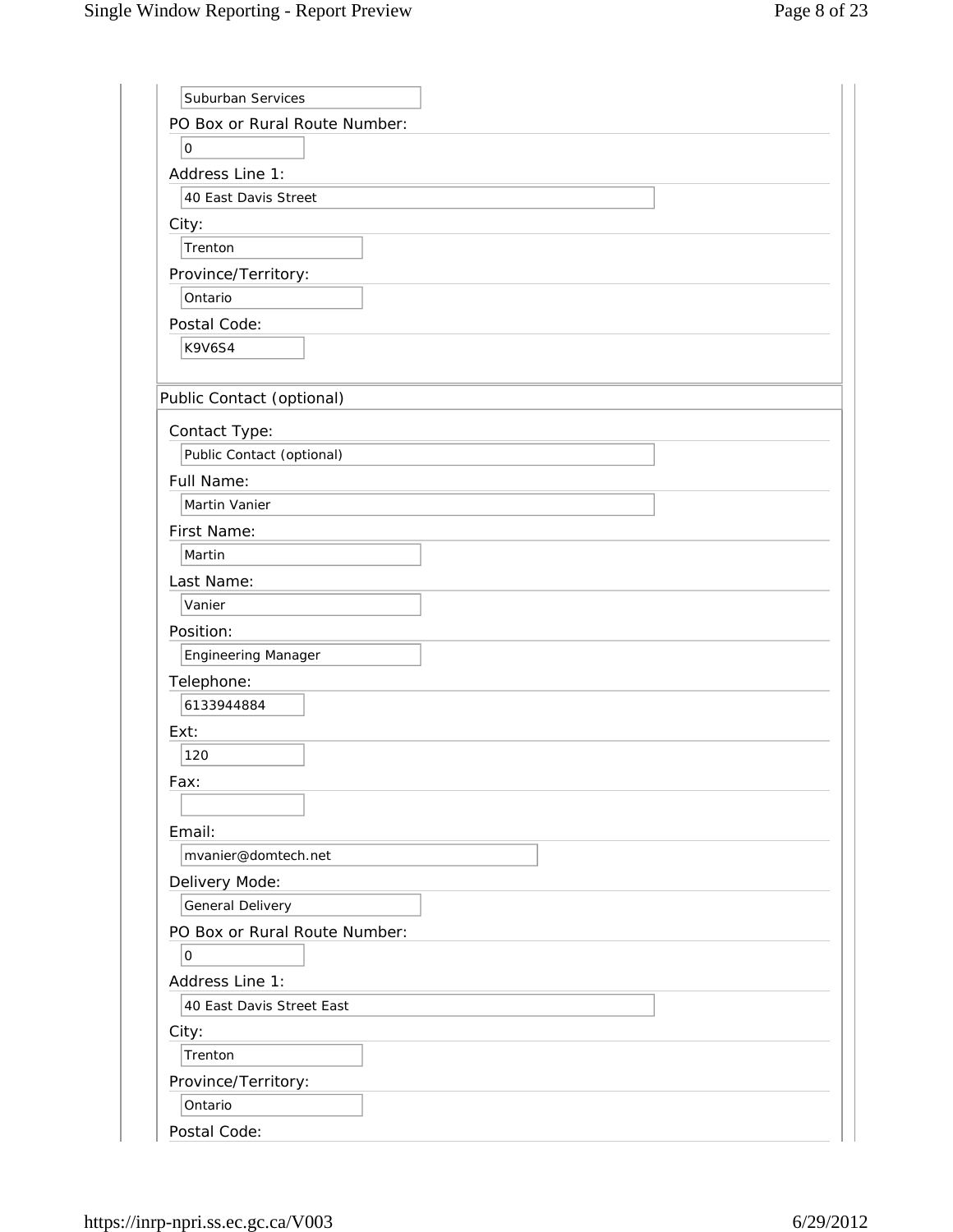| <b>Substance Details</b>                                                                                                                                                                                                                       |
|------------------------------------------------------------------------------------------------------------------------------------------------------------------------------------------------------------------------------------------------|
| NA - 01, Antimony (and its compounds)                                                                                                                                                                                                          |
| <b>Activities</b>                                                                                                                                                                                                                              |
| <b>Substance Reporting Status</b>                                                                                                                                                                                                              |
| Please select the program status.                                                                                                                                                                                                              |
| <b>NPRI</b><br>Does this substance meet the criteria specified in the Canada Gazette notice? Selecting<br>"No" indicates voluntary reporting of this substance to the NPRI:<br>Yes                                                             |
| <b>ON MOE TRA</b><br>Does this substance meet the criteria specified in the Ontario Regulation 455/09 under<br>the TRA? Selecting "No" indicates voluntary reporting of this substance to the ON MOE:<br>Yes                                   |
| Would you like to create an exit record for this ON MOE TRA substance?:<br><b>No</b><br>Comments:                                                                                                                                              |
| General Information<br>Indicate if there were On-site Releases, Disposals or Off-site Transfers to the<br>environment by choosing Yes or No from the drop-down boxes beside the questions<br>below.                                            |
| <b>On-site Releases to the Environment</b>                                                                                                                                                                                                     |
| Was the substance released on-site?:<br><b>No</b><br>If the substance was released on-site and the total quantity released was less than<br>one tonne<br>$\Box$ The substance will be reported as the sum of releases to all media (total of 1 |
| tonne or less).<br>Disposals and Off-site Transfers for Recycling                                                                                                                                                                              |
| Was the substance disposed of (on-site or off-site), or transferred for treatment prior<br>to final disposal?:<br>Yes                                                                                                                          |
| Was the substance transferred off-site for recycling?:                                                                                                                                                                                         |
| Yes                                                                                                                                                                                                                                            |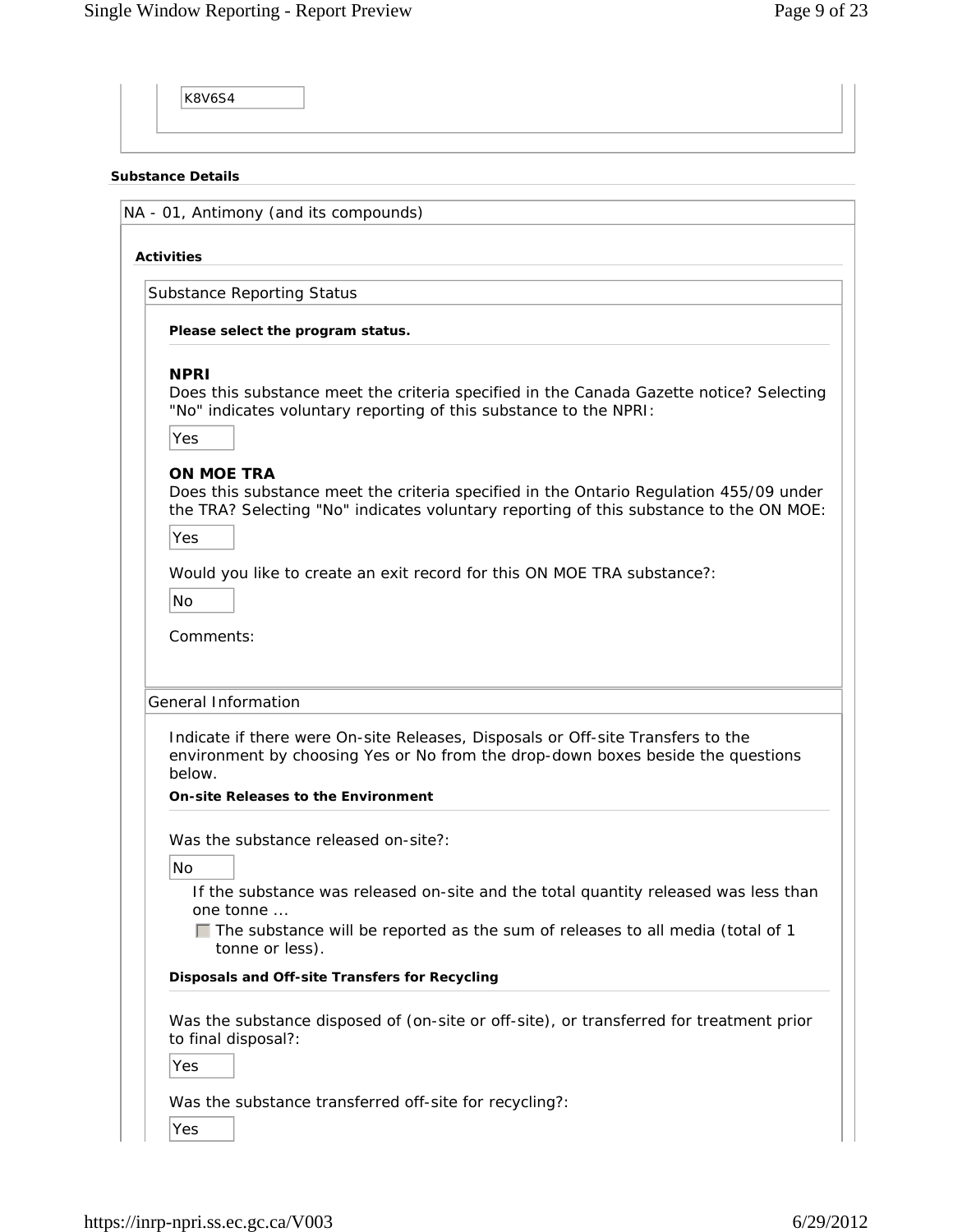|                     | selecting the nature of such activities.                                                                                                                          |
|---------------------|-------------------------------------------------------------------------------------------------------------------------------------------------------------------|
|                     | <b>Manufacture the Substance</b>                                                                                                                                  |
|                     | <b>Process the Substance</b>                                                                                                                                      |
|                     | • As a formulation component                                                                                                                                      |
|                     | Otherwise Use of the Substance                                                                                                                                    |
|                     | <b>General TRA Information</b>                                                                                                                                    |
|                     | Enters the facility (Use), Creation, Contained in Product for ON MOE TRA                                                                                          |
|                     | Enters the facility (Use)                                                                                                                                         |
|                     | The amount of substance that enters a process as the substance itself or part of<br>another substance, rolled up at the facility level.                           |
|                     | Quantity (tonnes):                                                                                                                                                |
|                     | 32.678                                                                                                                                                            |
| <b>No</b>           | that any report to the public may contain the exact quantity provided.:<br>Creation                                                                               |
|                     | The amount of substance that is created                                                                                                                           |
|                     | Quantity (tonnes):                                                                                                                                                |
| $\mathsf{O}\xspace$ |                                                                                                                                                                   |
|                     | Do you want to use ranges for public reporting? If "No" is selected you are indicating<br>that any report to the public may contain the exact quantity provided.: |
| No                  | <b>Contained in Product</b>                                                                                                                                       |
|                     |                                                                                                                                                                   |
|                     | The amount of substance contained in product                                                                                                                      |
|                     |                                                                                                                                                                   |
|                     | Quantity (tonnes):                                                                                                                                                |
|                     | 30.478                                                                                                                                                            |
|                     | Do you want to use ranges for public reporting? If "No" is selected you are indicating<br>that any report to the public may contain the exact quantity provided.: |
| No                  | Change in Method of Quantification                                                                                                                                |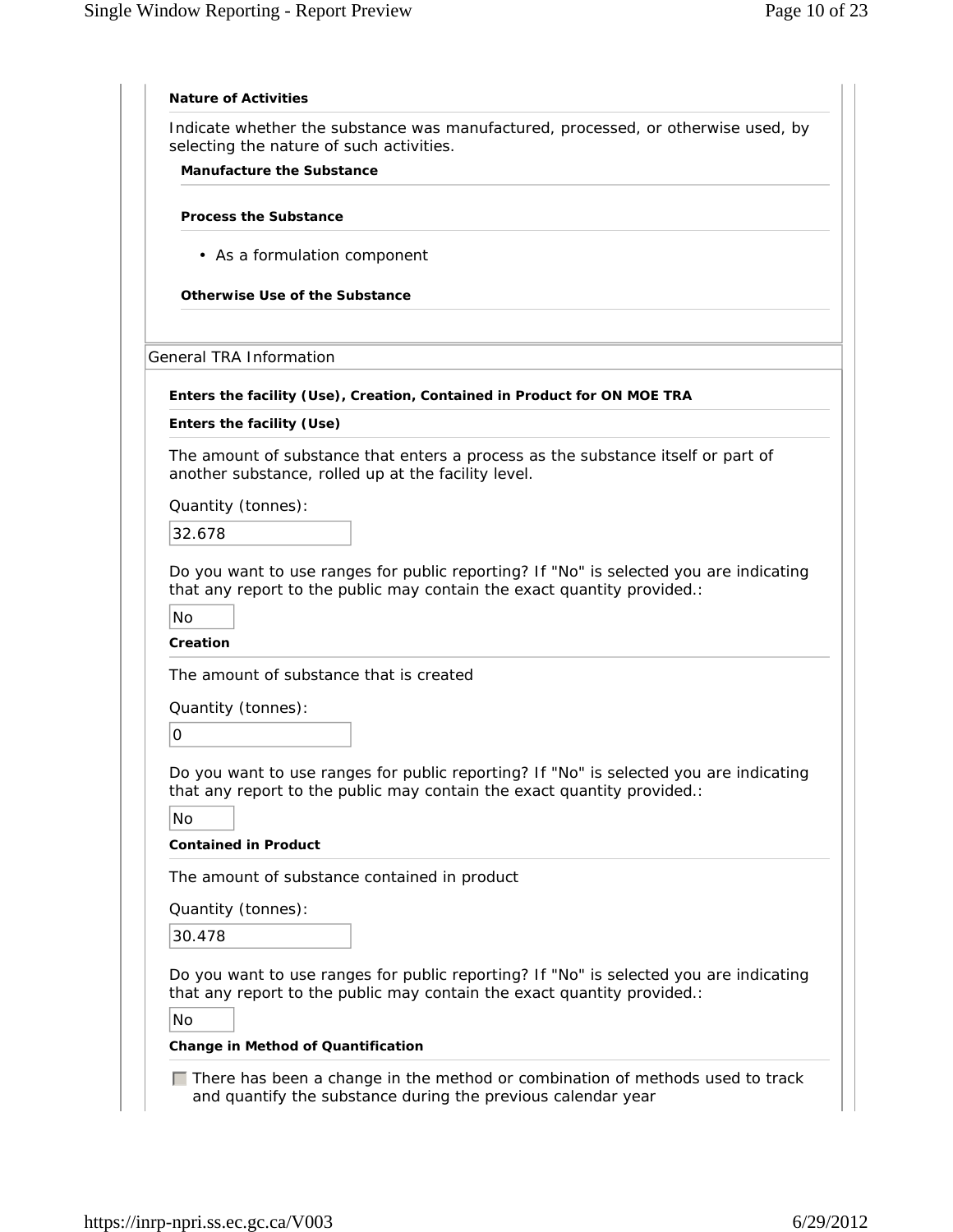| Select the reason for change                            |                                                                                                                                                              |  |
|---------------------------------------------------------|--------------------------------------------------------------------------------------------------------------------------------------------------------------|--|
|                                                         |                                                                                                                                                              |  |
| $\odot$                                                 |                                                                                                                                                              |  |
| or a municipal by-law<br>$\bigcap$                      | For the purposes of complying with a requirement under an Act, an Act of Canada,                                                                             |  |
| the substance under section 7 of the Act                | A result of review of the current version of the toxic substance reduction plan for                                                                          |  |
|                                                         | Describe how the change impact tracking and quantification of the substance:                                                                                 |  |
| Incidents out of the normal course of events            |                                                                                                                                                              |  |
| tracking/quantification of this substance.              | There have been incidents out of the normal course of events that occurred at the<br>facility during the previous calendar year that affected the results of |  |
| Explain how tracking and quantifications were affected: |                                                                                                                                                              |  |
| <b>Significant Process Change</b>                       |                                                                                                                                                              |  |
| calendar year.                                          | $\Box$ There has been a significant process change at the facility during the previous                                                                       |  |
| On-site Releases of the Substance                       |                                                                                                                                                              |  |
|                                                         | In order to calculate totals, you must click the "Save" button                                                                                               |  |
|                                                         | Reasons for Changes in Quantities Released from Previous Year                                                                                                |  |
| Select the applicable reason or reasons                 |                                                                                                                                                              |  |
|                                                         | • No significant change (i.e. < 10%) or no change                                                                                                            |  |
| Comments ? (On-Site Releases):                          |                                                                                                                                                              |  |
| Disposals and Transfers of the Substance                |                                                                                                                                                              |  |
| Reasons Why Substance Was Disposed                      |                                                                                                                                                              |  |
| • Production residues<br>• Contaminated materials       |                                                                                                                                                              |  |
| Disposals (excluding Tailings and Waste Rock)           |                                                                                                                                                              |  |
|                                                         | In order to calculate totals, you must click the "Save" button                                                                                               |  |
|                                                         |                                                                                                                                                              |  |
| <b>On-site Disposal</b>                                 |                                                                                                                                                              |  |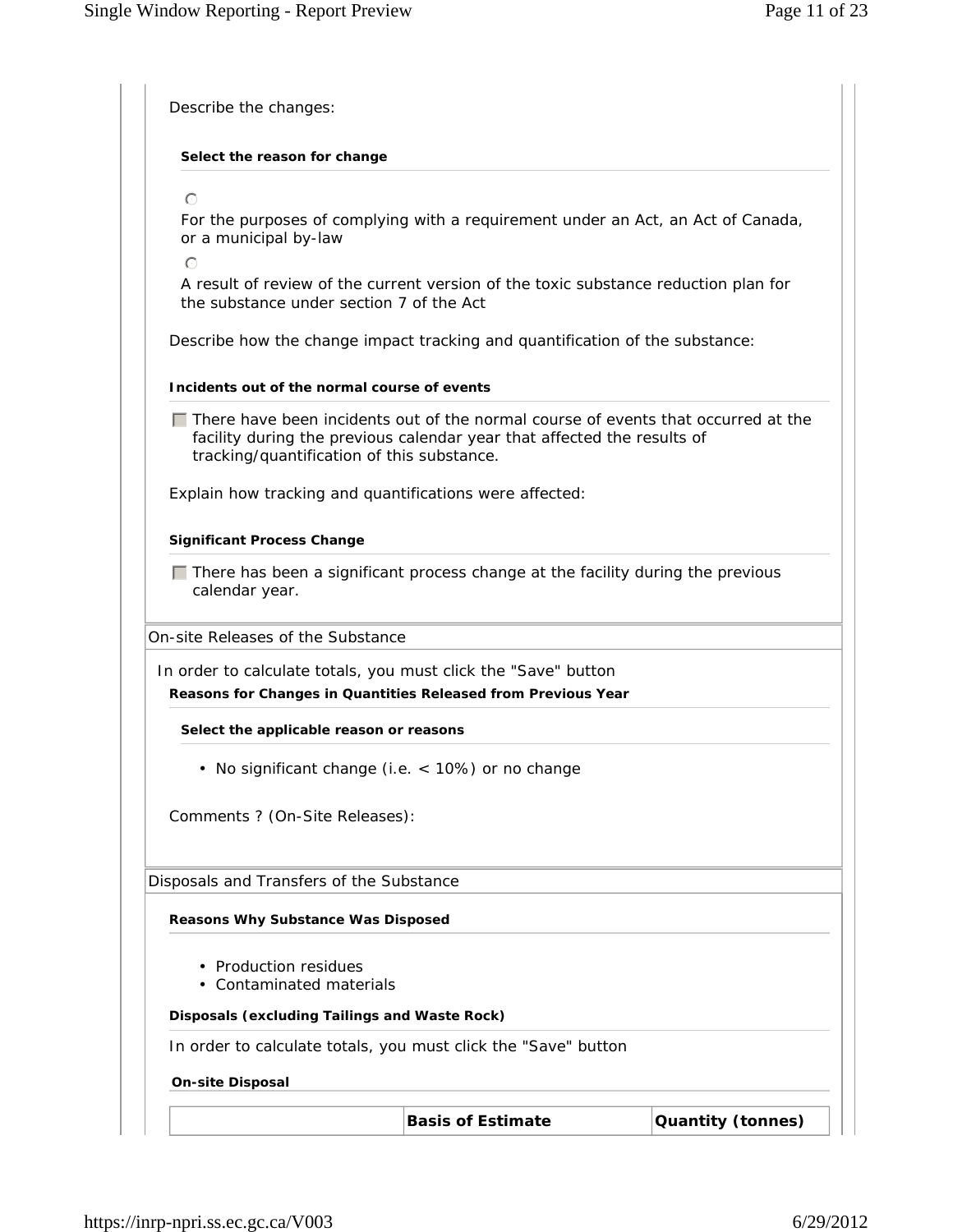| Land Treatment                                         | NA - Not Applicable                                 |                          |
|--------------------------------------------------------|-----------------------------------------------------|--------------------------|
| Underground Injection                                  | NA - Not Applicable                                 |                          |
| Total - On-site Disposals:<br><b>Off-site Disposal</b> |                                                     |                          |
|                                                        | <b>Basis of Estimate</b>                            | <b>Quantity (tonnes)</b> |
| Landfill                                               | O - Engineering Estimates                           | 0.017                    |
| Land Treatment                                         | NA - Not Applicable                                 |                          |
| Underground Injection                                  | NA - Not Applicable                                 |                          |
| Storage                                                | NA - Not Applicable                                 |                          |
| <b>Breakdown details</b>                               |                                                     |                          |
|                                                        | Assign Disposals / Transfers to Off-site Facilities |                          |
| Enter breakdown values for:                            |                                                     |                          |
| Landfill                                               |                                                     |                          |
| <b>Basis of Estimate:</b>                              |                                                     |                          |
| O - Engineering Estimates                              |                                                     |                          |
| Quantity (tonnes):                                     |                                                     |                          |
| 0.017                                                  |                                                     |                          |
|                                                        |                                                     |                          |
| Waste Services Inc.                                    |                                                     |                          |
| Off-site Name:                                         |                                                     |                          |
| Waste Services Inc.                                    |                                                     |                          |
|                                                        |                                                     |                          |
| Quantity (tonnes):                                     |                                                     |                          |
| 0.017                                                  |                                                     |                          |
| Address:                                               |                                                     |                          |
| 3354 Navan Rd.                                         |                                                     |                          |
| Prov:                                                  |                                                     |                          |
| ON                                                     |                                                     |                          |
| State/Other:                                           |                                                     |                          |
|                                                        |                                                     |                          |
| City:<br>Navan                                         |                                                     |                          |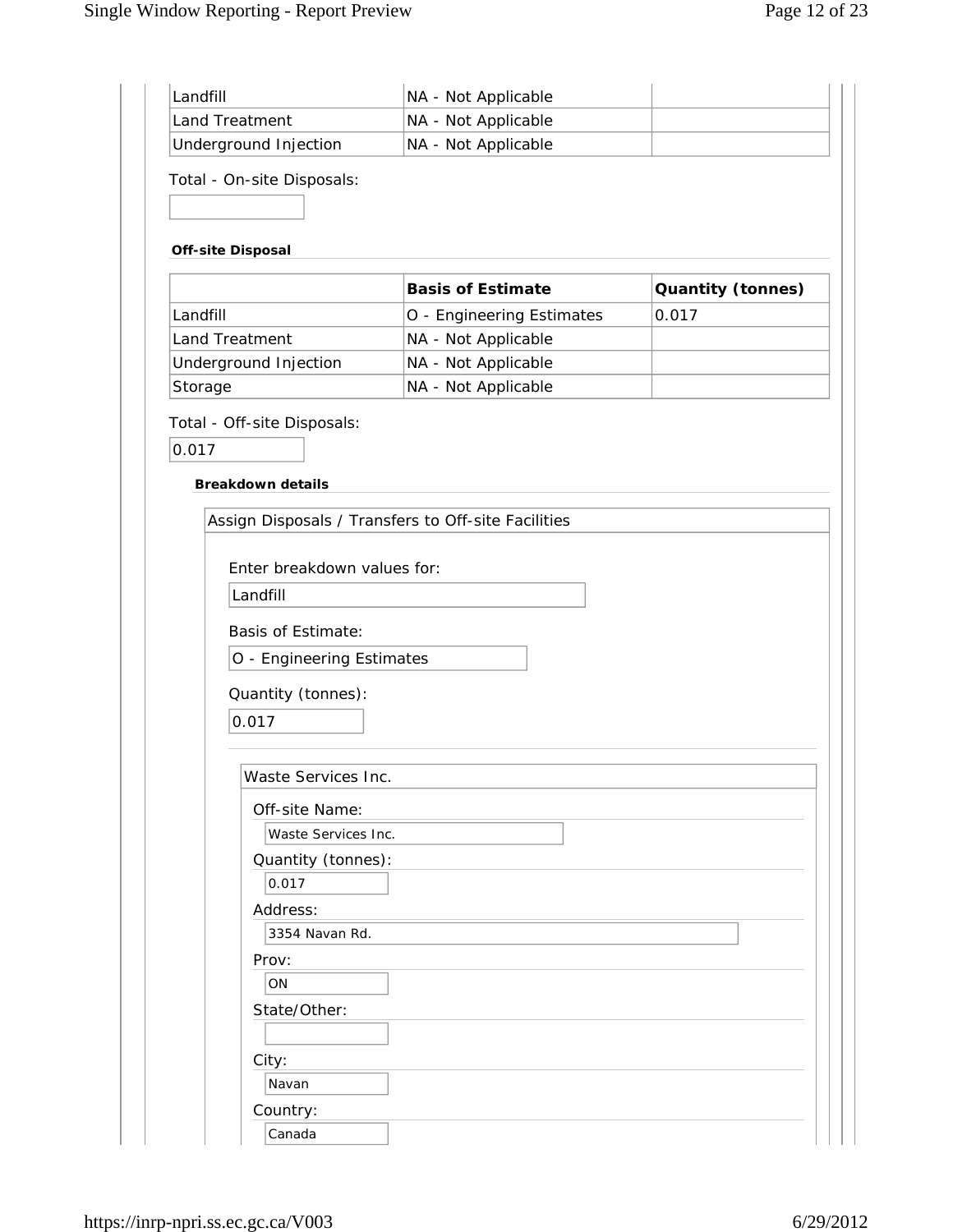| Total Assigned (must equal total reported):<br>0.017                                          |                          |                          |
|-----------------------------------------------------------------------------------------------|--------------------------|--------------------------|
| Off-site Transfers for Treatment Prior to Final Disposal                                      |                          |                          |
|                                                                                               | <b>Basis of Estimate</b> | <b>Quantity (tonnes)</b> |
| <b>Physical Treatment</b>                                                                     | NA - Not Applicable      |                          |
| <b>Chemical Treatment</b>                                                                     | NA - Not Applicable      |                          |
| <b>Biological Treatment</b>                                                                   | NA - Not Applicable      |                          |
| Incineration / Thermal                                                                        | NA - Not Applicable      |                          |
| Municipal Sewage Treatment<br>Plant                                                           | NA - Not Applicable      |                          |
| Total - Treatment Prior to Final Disposal:                                                    |                          |                          |
|                                                                                               |                          |                          |
| Total Quantity Disposed (All Media):                                                          |                          |                          |
| 0.017                                                                                         |                          |                          |
| Reasons for Changes in Quantities Disposed from Previous Year                                 |                          |                          |
|                                                                                               |                          |                          |
| Select the applicable reason or reasons.<br>• No significant change (i.e. < 10%) or no change |                          |                          |
| Comments? (Disposals):                                                                        |                          |                          |
| Recycling of the Substance                                                                    |                          |                          |
|                                                                                               |                          |                          |
| <b>Reasons Why Substance Was Recycled</b>                                                     |                          |                          |
|                                                                                               |                          |                          |
| • Off-specification products<br><b>Contaminated materials</b>                                 |                          |                          |
| • Unusable parts or discards                                                                  |                          |                          |
| <b>Off-site Transfers for Recycling</b>                                                       |                          |                          |
|                                                                                               |                          |                          |
|                                                                                               | <b>Basis of Estimate</b> | <b>Quantity (tonnes)</b> |
| In order to calculate totals, you must click the "Save" button<br><b>Energy Recovery</b>      | NA - Not Applicable      |                          |
| Recovery of Solvents                                                                          | NA - Not Applicable      |                          |
| Recovery of Organic<br>Substances (not solvents)                                              | NA - Not Applicable      |                          |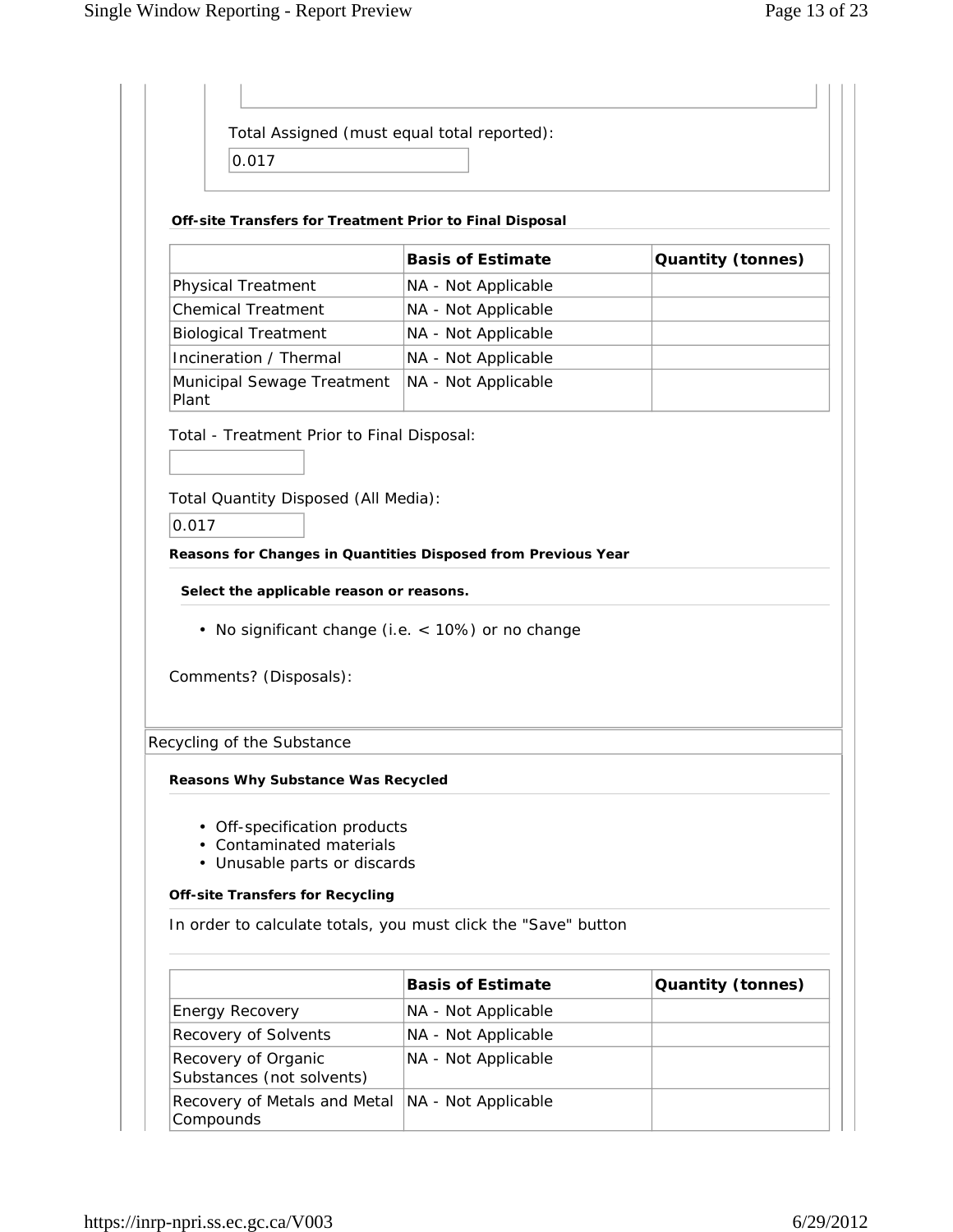| Recovery of Inorganic<br>Materials (not metals)      | NA - Not Applicable       |       |
|------------------------------------------------------|---------------------------|-------|
| Recovery of Acids and Bases                          | NA - Not Applicable       |       |
| Recovery of Catalysts                                | NA - Not Applicable       |       |
| Recovery of Pollution<br><b>Abatement Residues</b>   | NA - Not Applicable       |       |
| Refining of Re-use of Used Oil   NA - Not Applicable |                           |       |
| Other                                                | O - Engineering Estimates | 2.199 |
| <b>Total Quantity Recycled:</b>                      |                           |       |
| 2.199                                                |                           |       |
|                                                      |                           |       |
| <b>Breakdown details</b>                             |                           |       |
| Assign Disposals / Transfers to Off-site Facilities  |                           |       |
|                                                      |                           |       |
| Enter breakdown values for:                          |                           |       |
| Other                                                |                           |       |
| <b>Basis of Estimate:</b>                            |                           |       |
| O - Engineering Estimates                            |                           |       |
| Quantity (tonnes):                                   |                           |       |
| 2.199                                                |                           |       |
|                                                      |                           |       |
|                                                      |                           |       |
| Tri-County Plastics Ltd.                             |                           |       |
| Off-site Name:                                       |                           |       |
| Tri-County Plastics Ltd.                             |                           |       |
| Quantity (tonnes):<br>0.221                          |                           |       |
| Address:                                             |                           |       |
| 87 Prince Edward                                     |                           |       |
| Prov:                                                |                           |       |
| ON                                                   |                           |       |
| State/Other:                                         |                           |       |
|                                                      |                           |       |
| City:                                                |                           |       |
| Brighton                                             |                           |       |
| Country:                                             |                           |       |
| Canada                                               |                           |       |
|                                                      |                           |       |
| Tri-Smith Recycling                                  |                           |       |
| Off-site Name:                                       |                           |       |
| Tri-Smith Recycling                                  |                           |       |
| Quantity (tonnes):                                   |                           |       |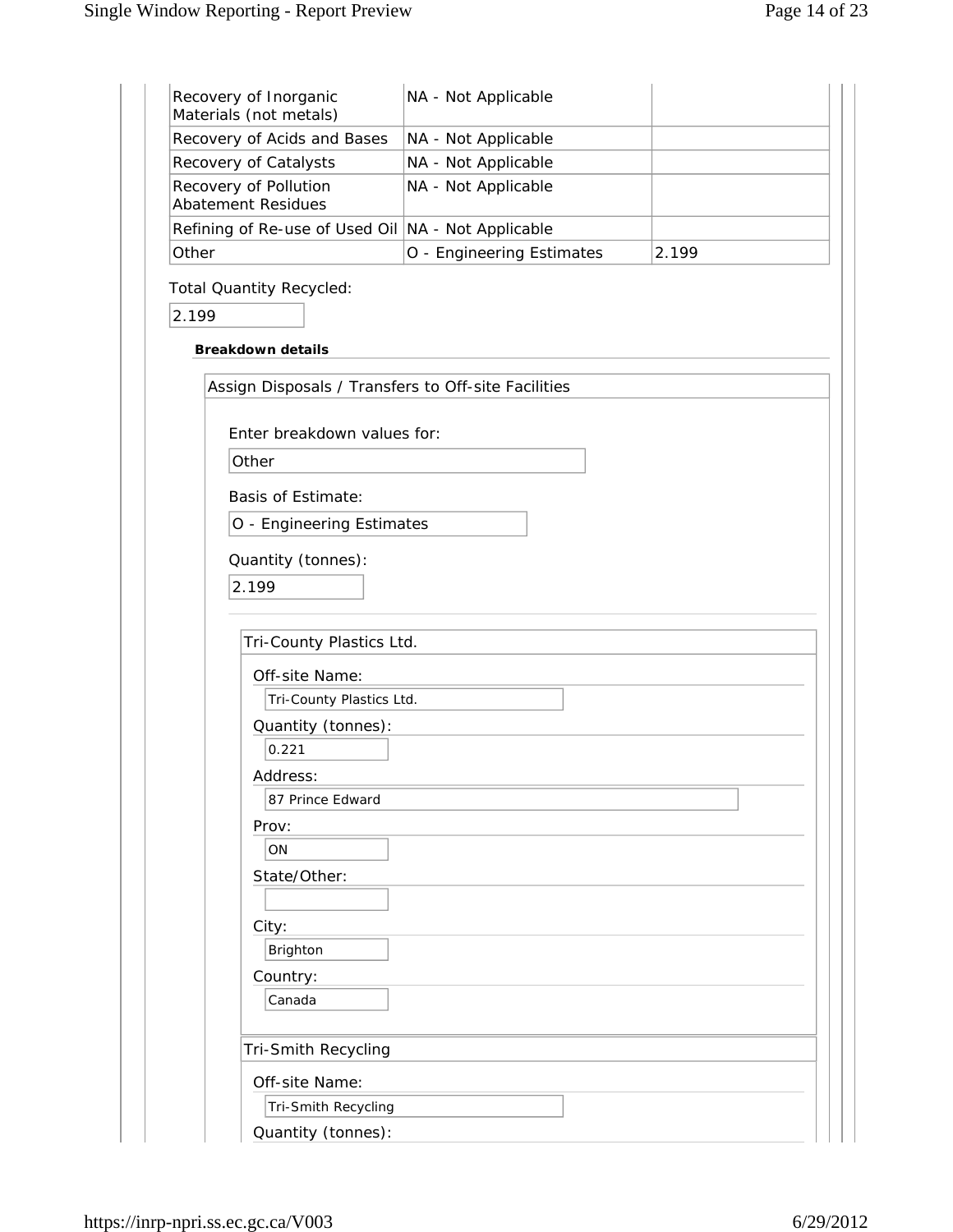|                   | 1.978                                                                                                                                                              |
|-------------------|--------------------------------------------------------------------------------------------------------------------------------------------------------------------|
|                   | Address:                                                                                                                                                           |
|                   | 1290 Creditstone Rd.                                                                                                                                               |
|                   | Prov:                                                                                                                                                              |
|                   | ON                                                                                                                                                                 |
|                   | State/Other:                                                                                                                                                       |
|                   |                                                                                                                                                                    |
|                   | City:                                                                                                                                                              |
|                   | Concord                                                                                                                                                            |
|                   | Country:                                                                                                                                                           |
|                   | Canada                                                                                                                                                             |
|                   |                                                                                                                                                                    |
|                   | Total Assigned (must equal total reported):                                                                                                                        |
|                   |                                                                                                                                                                    |
|                   | 2.199                                                                                                                                                              |
|                   | Reasons for Changes in Quantities Recycled from Previous Year                                                                                                      |
|                   |                                                                                                                                                                    |
|                   | Select the applicable reason or reasons.                                                                                                                           |
|                   | • No significant change (i.e. < 10%) or no change                                                                                                                  |
|                   |                                                                                                                                                                    |
|                   | Comments? (Recycling):                                                                                                                                             |
|                   |                                                                                                                                                                    |
|                   |                                                                                                                                                                    |
|                   |                                                                                                                                                                    |
|                   | 85-68-7, Butyl benzyl phthalate                                                                                                                                    |
|                   |                                                                                                                                                                    |
| <b>Activities</b> |                                                                                                                                                                    |
|                   | Substance Reporting Status                                                                                                                                         |
|                   |                                                                                                                                                                    |
|                   | Please select the program status.                                                                                                                                  |
| <b>NPRI</b>       |                                                                                                                                                                    |
|                   | Does this substance meet the criteria specified in the Canada Gazette notice? Selecting                                                                            |
|                   | "No" indicates voluntary reporting of this substance to the NPRI:                                                                                                  |
| Yes               |                                                                                                                                                                    |
|                   |                                                                                                                                                                    |
|                   | Comments:                                                                                                                                                          |
|                   |                                                                                                                                                                    |
|                   | General Information                                                                                                                                                |
|                   |                                                                                                                                                                    |
|                   | Indicate if there were On-site Releases, Disposals or Off-site Transfers to the<br>environment by choosing Yes or No from the drop-down boxes beside the questions |
| below.            |                                                                                                                                                                    |
|                   | <b>On-site Releases to the Environment</b>                                                                                                                         |
|                   |                                                                                                                                                                    |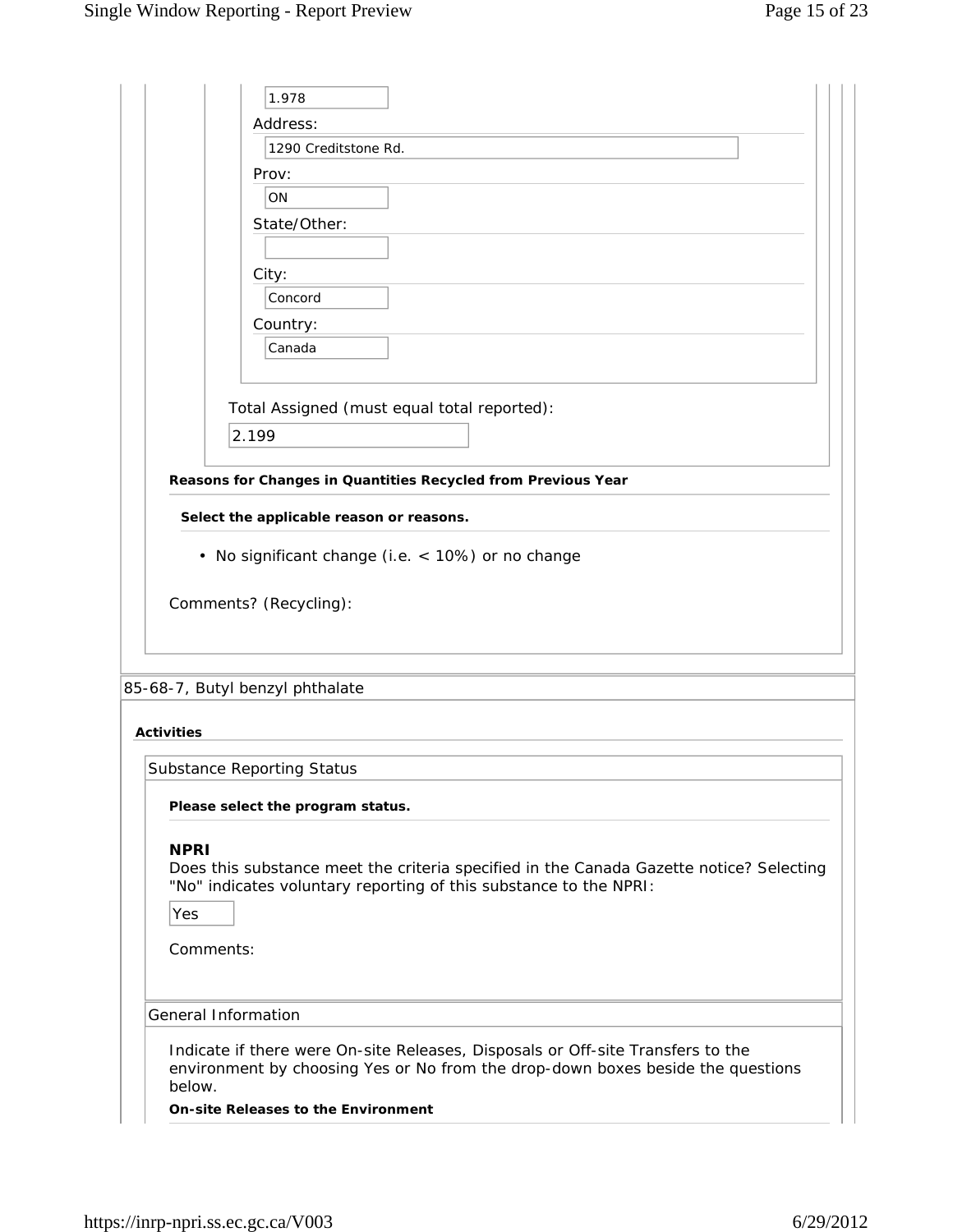| Was the substance released on-site?:                                                                                          |
|-------------------------------------------------------------------------------------------------------------------------------|
| Nο                                                                                                                            |
| If the substance was released on-site and the total quantity released was less than<br>one tonne                              |
| $\Box$ The substance will be reported as the sum of releases to all media (total of 1<br>tonne or less).                      |
| Disposals and Off-site Transfers for Recycling                                                                                |
|                                                                                                                               |
| Was the substance disposed of (on-site or off-site), or transferred for treatment prior<br>to final disposal?:                |
| No                                                                                                                            |
| Was the substance transferred off-site for recycling?:                                                                        |
| Yes                                                                                                                           |
| <b>Nature of Activities</b>                                                                                                   |
| Indicate whether the substance was manufactured, processed, or otherwise used, by<br>selecting the nature of such activities. |
| <b>Manufacture the Substance</b>                                                                                              |
|                                                                                                                               |
| <b>Process the Substance</b>                                                                                                  |
| • As a formulation component                                                                                                  |
|                                                                                                                               |
| <b>Otherwise Use of the Substance</b>                                                                                         |
|                                                                                                                               |
| On-site Releases of the Substance                                                                                             |
| In order to calculate totals, you must click the "Save" button                                                                |
| Reasons for Changes in Quantities Released from Previous Year                                                                 |
| Select the applicable reason or reasons                                                                                       |
| • No significant change (i.e. < 10%) or no change                                                                             |
| Comments ? (On-Site Releases):                                                                                                |
|                                                                                                                               |
| Disposals and Transfers of the Substance                                                                                      |
| Reasons for Changes in Quantities Disposed from Previous Year                                                                 |
| Select the applicable reason or reasons.                                                                                      |
| • No significant change (i.e. < 10%) or no change                                                                             |
| Comments? (Disposals):                                                                                                        |
|                                                                                                                               |
|                                                                                                                               |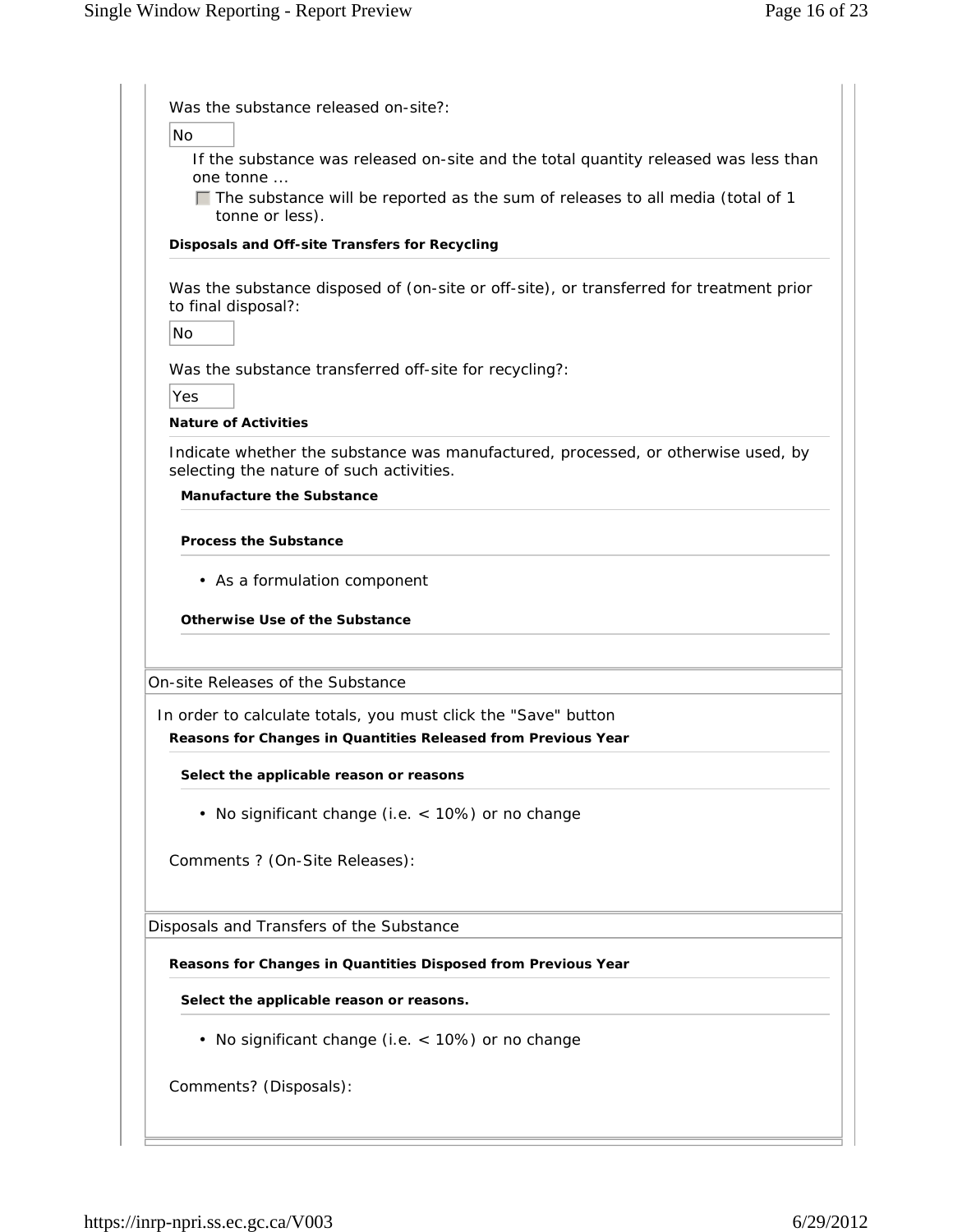| <b>Off-site Transfers for Recycling</b><br><b>Energy Recovery</b><br>Recovery of Solvents<br>Recovery of Organic<br>Substances (not solvents) | In order to calculate totals, you must click the "Save" button<br><b>Basis of Estimate</b><br>NA - Not Applicable<br>NA - Not Applicable | <b>Quantity (tonnes)</b> |
|-----------------------------------------------------------------------------------------------------------------------------------------------|------------------------------------------------------------------------------------------------------------------------------------------|--------------------------|
|                                                                                                                                               |                                                                                                                                          |                          |
|                                                                                                                                               |                                                                                                                                          |                          |
|                                                                                                                                               |                                                                                                                                          |                          |
|                                                                                                                                               |                                                                                                                                          |                          |
|                                                                                                                                               |                                                                                                                                          |                          |
|                                                                                                                                               | NA - Not Applicable                                                                                                                      |                          |
| Recovery of Metals and Metal<br>Compounds                                                                                                     | NA - Not Applicable                                                                                                                      |                          |
| Recovery of Inorganic<br>Materials (not metals)                                                                                               | NA - Not Applicable                                                                                                                      |                          |
| Recovery of Acids and Bases                                                                                                                   | NA - Not Applicable                                                                                                                      |                          |
| Recovery of Catalysts                                                                                                                         | NA - Not Applicable                                                                                                                      |                          |
| Recovery of Pollution<br><b>Abatement Residues</b>                                                                                            | NA - Not Applicable                                                                                                                      |                          |
| Refining of Re-use of Used Oil   NA - Not Applicable                                                                                          |                                                                                                                                          |                          |
| Other                                                                                                                                         | O - Engineering Estimates                                                                                                                | 0.201                    |
| <b>Total Quantity Recycled:</b>                                                                                                               |                                                                                                                                          |                          |
| 0.201                                                                                                                                         |                                                                                                                                          |                          |
|                                                                                                                                               |                                                                                                                                          |                          |
| <b>Breakdown details</b>                                                                                                                      |                                                                                                                                          |                          |
| Assign Disposals / Transfers to Off-site Facilities                                                                                           |                                                                                                                                          |                          |
|                                                                                                                                               |                                                                                                                                          |                          |
| Enter breakdown values for:                                                                                                                   |                                                                                                                                          |                          |
| Other                                                                                                                                         |                                                                                                                                          |                          |
| <b>Basis of Estimate:</b>                                                                                                                     |                                                                                                                                          |                          |
| O - Engineering Estimates                                                                                                                     |                                                                                                                                          |                          |
| Quantity (tonnes):                                                                                                                            |                                                                                                                                          |                          |
| 0.201                                                                                                                                         |                                                                                                                                          |                          |
|                                                                                                                                               |                                                                                                                                          |                          |
| Tri-County Plastics Ltd.                                                                                                                      |                                                                                                                                          |                          |
| Off-site Name:                                                                                                                                |                                                                                                                                          |                          |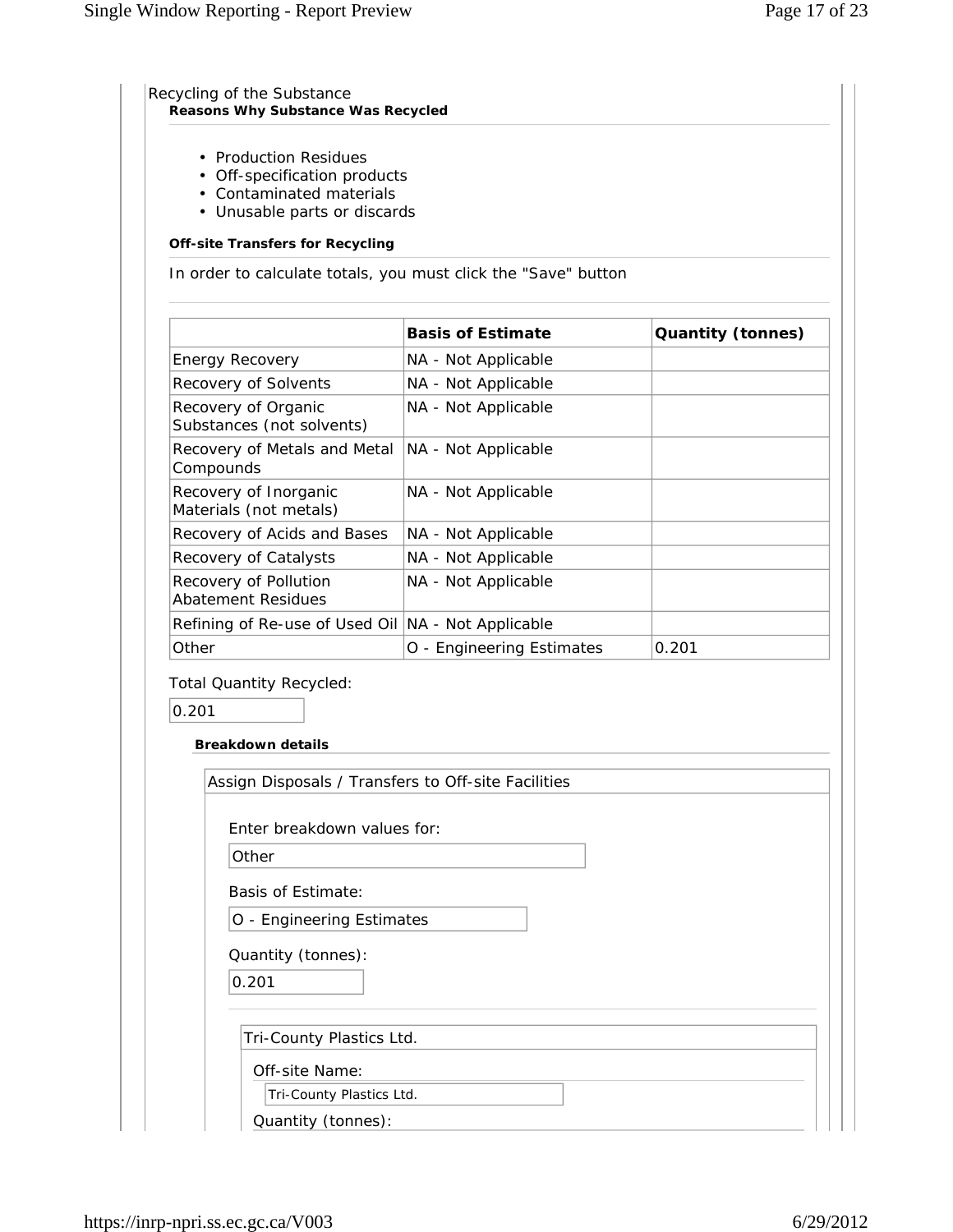| 0.201<br>Address:<br>87 Prince Edward<br>Prov:<br>ON<br>State/Other:<br>City:<br>Brighton<br>Country:<br>Canada<br>Total Assigned (must equal total reported):<br>0.201<br>Reasons for Changes in Quantities Recycled from Previous Year<br>Select the applicable reason or reasons.<br>• No significant change (i.e. < 10%) or no change<br>Comments? (Recycling):<br>NA - 06, Copper (and its compounds)<br><b>Activities</b><br><b>Substance Reporting Status</b><br>Please select the program status.<br><b>NPRI</b><br>Does this substance meet the criteria specified in the Canada Gazette notice? Selecting<br>"No" indicates voluntary reporting of this substance to the NPRI:<br>Yes<br><b>ON MOE TRA</b><br>Does this substance meet the criteria specified in the Ontario Regulation 455/09 under<br>the TRA? Selecting "No" indicates voluntary reporting of this substance to the ON MOE:<br>Yes<br>Would you like to create an exit record for this ON MOE TRA substance?:<br>No<br>Comments: |  |
|---------------------------------------------------------------------------------------------------------------------------------------------------------------------------------------------------------------------------------------------------------------------------------------------------------------------------------------------------------------------------------------------------------------------------------------------------------------------------------------------------------------------------------------------------------------------------------------------------------------------------------------------------------------------------------------------------------------------------------------------------------------------------------------------------------------------------------------------------------------------------------------------------------------------------------------------------------------------------------------------------------------|--|
|                                                                                                                                                                                                                                                                                                                                                                                                                                                                                                                                                                                                                                                                                                                                                                                                                                                                                                                                                                                                               |  |
|                                                                                                                                                                                                                                                                                                                                                                                                                                                                                                                                                                                                                                                                                                                                                                                                                                                                                                                                                                                                               |  |
|                                                                                                                                                                                                                                                                                                                                                                                                                                                                                                                                                                                                                                                                                                                                                                                                                                                                                                                                                                                                               |  |
|                                                                                                                                                                                                                                                                                                                                                                                                                                                                                                                                                                                                                                                                                                                                                                                                                                                                                                                                                                                                               |  |
|                                                                                                                                                                                                                                                                                                                                                                                                                                                                                                                                                                                                                                                                                                                                                                                                                                                                                                                                                                                                               |  |
|                                                                                                                                                                                                                                                                                                                                                                                                                                                                                                                                                                                                                                                                                                                                                                                                                                                                                                                                                                                                               |  |
|                                                                                                                                                                                                                                                                                                                                                                                                                                                                                                                                                                                                                                                                                                                                                                                                                                                                                                                                                                                                               |  |
|                                                                                                                                                                                                                                                                                                                                                                                                                                                                                                                                                                                                                                                                                                                                                                                                                                                                                                                                                                                                               |  |
|                                                                                                                                                                                                                                                                                                                                                                                                                                                                                                                                                                                                                                                                                                                                                                                                                                                                                                                                                                                                               |  |
|                                                                                                                                                                                                                                                                                                                                                                                                                                                                                                                                                                                                                                                                                                                                                                                                                                                                                                                                                                                                               |  |
|                                                                                                                                                                                                                                                                                                                                                                                                                                                                                                                                                                                                                                                                                                                                                                                                                                                                                                                                                                                                               |  |
|                                                                                                                                                                                                                                                                                                                                                                                                                                                                                                                                                                                                                                                                                                                                                                                                                                                                                                                                                                                                               |  |
|                                                                                                                                                                                                                                                                                                                                                                                                                                                                                                                                                                                                                                                                                                                                                                                                                                                                                                                                                                                                               |  |
|                                                                                                                                                                                                                                                                                                                                                                                                                                                                                                                                                                                                                                                                                                                                                                                                                                                                                                                                                                                                               |  |
|                                                                                                                                                                                                                                                                                                                                                                                                                                                                                                                                                                                                                                                                                                                                                                                                                                                                                                                                                                                                               |  |
|                                                                                                                                                                                                                                                                                                                                                                                                                                                                                                                                                                                                                                                                                                                                                                                                                                                                                                                                                                                                               |  |
|                                                                                                                                                                                                                                                                                                                                                                                                                                                                                                                                                                                                                                                                                                                                                                                                                                                                                                                                                                                                               |  |
|                                                                                                                                                                                                                                                                                                                                                                                                                                                                                                                                                                                                                                                                                                                                                                                                                                                                                                                                                                                                               |  |
|                                                                                                                                                                                                                                                                                                                                                                                                                                                                                                                                                                                                                                                                                                                                                                                                                                                                                                                                                                                                               |  |
|                                                                                                                                                                                                                                                                                                                                                                                                                                                                                                                                                                                                                                                                                                                                                                                                                                                                                                                                                                                                               |  |
|                                                                                                                                                                                                                                                                                                                                                                                                                                                                                                                                                                                                                                                                                                                                                                                                                                                                                                                                                                                                               |  |
|                                                                                                                                                                                                                                                                                                                                                                                                                                                                                                                                                                                                                                                                                                                                                                                                                                                                                                                                                                                                               |  |
|                                                                                                                                                                                                                                                                                                                                                                                                                                                                                                                                                                                                                                                                                                                                                                                                                                                                                                                                                                                                               |  |
|                                                                                                                                                                                                                                                                                                                                                                                                                                                                                                                                                                                                                                                                                                                                                                                                                                                                                                                                                                                                               |  |
|                                                                                                                                                                                                                                                                                                                                                                                                                                                                                                                                                                                                                                                                                                                                                                                                                                                                                                                                                                                                               |  |
|                                                                                                                                                                                                                                                                                                                                                                                                                                                                                                                                                                                                                                                                                                                                                                                                                                                                                                                                                                                                               |  |
|                                                                                                                                                                                                                                                                                                                                                                                                                                                                                                                                                                                                                                                                                                                                                                                                                                                                                                                                                                                                               |  |
|                                                                                                                                                                                                                                                                                                                                                                                                                                                                                                                                                                                                                                                                                                                                                                                                                                                                                                                                                                                                               |  |
|                                                                                                                                                                                                                                                                                                                                                                                                                                                                                                                                                                                                                                                                                                                                                                                                                                                                                                                                                                                                               |  |
|                                                                                                                                                                                                                                                                                                                                                                                                                                                                                                                                                                                                                                                                                                                                                                                                                                                                                                                                                                                                               |  |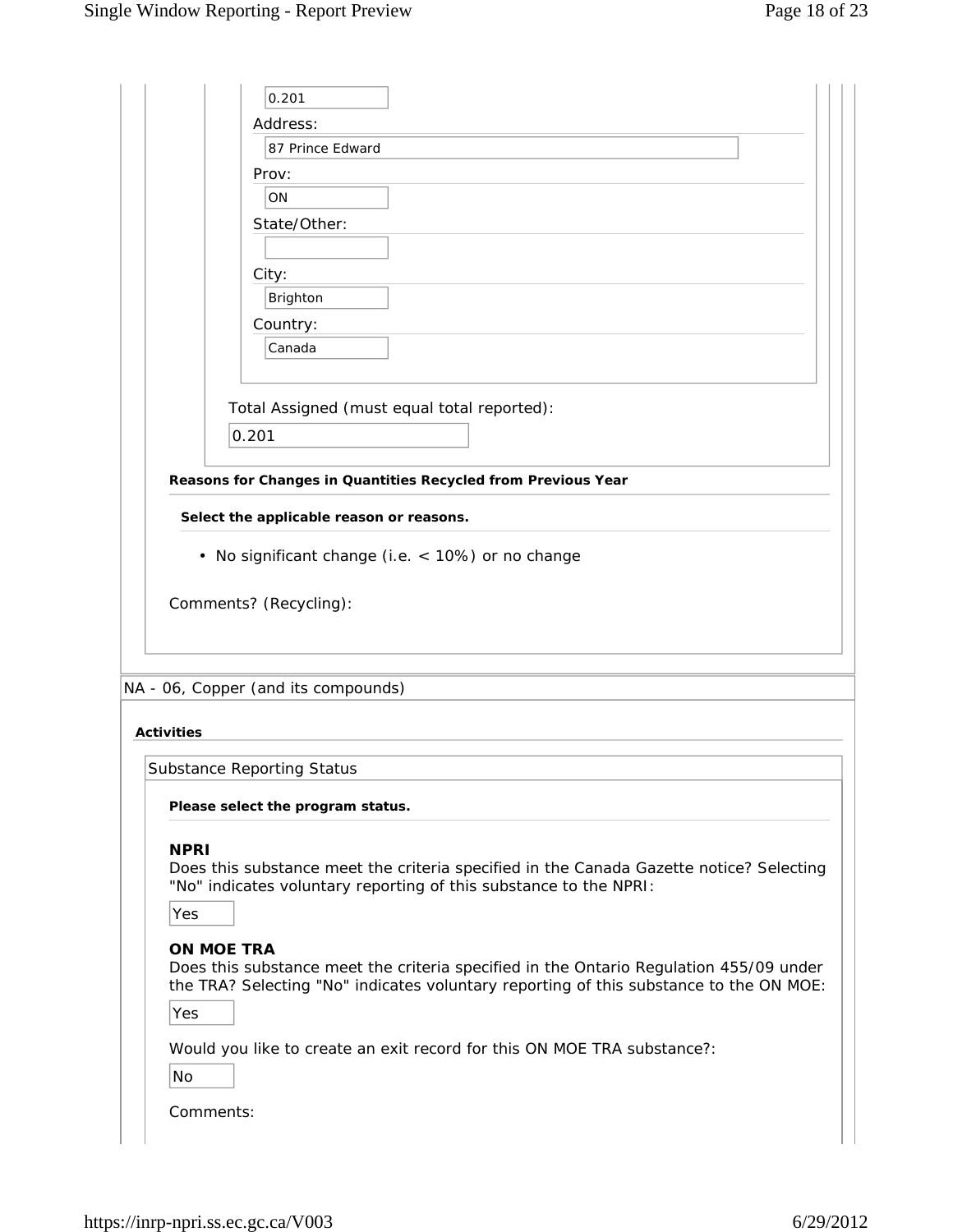| Indicate if there were On-site Releases, Disposals or Off-site Transfers to the<br>environment by choosing Yes or No from the drop-down boxes beside the questions<br>below.<br><b>On-site Releases to the Environment</b><br>Was the substance released on-site?:<br><b>No</b><br>one tonne<br>$\Box$ The substance will be reported as the sum of releases to all media (total of 1<br>tonne or less).<br>Disposals and Off-site Transfers for Recycling<br>Was the substance disposed of (on-site or off-site), or transferred for treatment prior<br>to final disposal?:<br>No<br>Was the substance transferred off-site for recycling?:<br>Yes<br><b>Nature of Activities</b><br>Indicate whether the substance was manufactured, processed, or otherwise used, by<br>selecting the nature of such activities.<br><b>Manufacture the Substance</b><br><b>Process the Substance</b><br>• As an article component<br>Otherwise Use of the Substance<br><b>General TRA Information</b><br>Enters the facility (Use), Creation, Contained in Product for ON MOE TRA<br>Enters the facility (Use)<br>The amount of substance that enters a process as the substance itself or part of<br>another substance, rolled up at the facility level.<br>Quantity (tonnes):<br>3073<br>Do you want to use ranges for public reporting? If "No" is selected you are indicating<br>that any report to the public may contain the exact quantity provided.:<br>No | General Information |
|-------------------------------------------------------------------------------------------------------------------------------------------------------------------------------------------------------------------------------------------------------------------------------------------------------------------------------------------------------------------------------------------------------------------------------------------------------------------------------------------------------------------------------------------------------------------------------------------------------------------------------------------------------------------------------------------------------------------------------------------------------------------------------------------------------------------------------------------------------------------------------------------------------------------------------------------------------------------------------------------------------------------------------------------------------------------------------------------------------------------------------------------------------------------------------------------------------------------------------------------------------------------------------------------------------------------------------------------------------------------------------------------------------------------------------------------------------|---------------------|
|                                                                                                                                                                                                                                                                                                                                                                                                                                                                                                                                                                                                                                                                                                                                                                                                                                                                                                                                                                                                                                                                                                                                                                                                                                                                                                                                                                                                                                                       |                     |
|                                                                                                                                                                                                                                                                                                                                                                                                                                                                                                                                                                                                                                                                                                                                                                                                                                                                                                                                                                                                                                                                                                                                                                                                                                                                                                                                                                                                                                                       |                     |
| If the substance was released on-site and the total quantity released was less than                                                                                                                                                                                                                                                                                                                                                                                                                                                                                                                                                                                                                                                                                                                                                                                                                                                                                                                                                                                                                                                                                                                                                                                                                                                                                                                                                                   |                     |
|                                                                                                                                                                                                                                                                                                                                                                                                                                                                                                                                                                                                                                                                                                                                                                                                                                                                                                                                                                                                                                                                                                                                                                                                                                                                                                                                                                                                                                                       |                     |
|                                                                                                                                                                                                                                                                                                                                                                                                                                                                                                                                                                                                                                                                                                                                                                                                                                                                                                                                                                                                                                                                                                                                                                                                                                                                                                                                                                                                                                                       |                     |
|                                                                                                                                                                                                                                                                                                                                                                                                                                                                                                                                                                                                                                                                                                                                                                                                                                                                                                                                                                                                                                                                                                                                                                                                                                                                                                                                                                                                                                                       |                     |
|                                                                                                                                                                                                                                                                                                                                                                                                                                                                                                                                                                                                                                                                                                                                                                                                                                                                                                                                                                                                                                                                                                                                                                                                                                                                                                                                                                                                                                                       |                     |
|                                                                                                                                                                                                                                                                                                                                                                                                                                                                                                                                                                                                                                                                                                                                                                                                                                                                                                                                                                                                                                                                                                                                                                                                                                                                                                                                                                                                                                                       |                     |
|                                                                                                                                                                                                                                                                                                                                                                                                                                                                                                                                                                                                                                                                                                                                                                                                                                                                                                                                                                                                                                                                                                                                                                                                                                                                                                                                                                                                                                                       |                     |
|                                                                                                                                                                                                                                                                                                                                                                                                                                                                                                                                                                                                                                                                                                                                                                                                                                                                                                                                                                                                                                                                                                                                                                                                                                                                                                                                                                                                                                                       |                     |
|                                                                                                                                                                                                                                                                                                                                                                                                                                                                                                                                                                                                                                                                                                                                                                                                                                                                                                                                                                                                                                                                                                                                                                                                                                                                                                                                                                                                                                                       |                     |
|                                                                                                                                                                                                                                                                                                                                                                                                                                                                                                                                                                                                                                                                                                                                                                                                                                                                                                                                                                                                                                                                                                                                                                                                                                                                                                                                                                                                                                                       |                     |
|                                                                                                                                                                                                                                                                                                                                                                                                                                                                                                                                                                                                                                                                                                                                                                                                                                                                                                                                                                                                                                                                                                                                                                                                                                                                                                                                                                                                                                                       |                     |
|                                                                                                                                                                                                                                                                                                                                                                                                                                                                                                                                                                                                                                                                                                                                                                                                                                                                                                                                                                                                                                                                                                                                                                                                                                                                                                                                                                                                                                                       |                     |
|                                                                                                                                                                                                                                                                                                                                                                                                                                                                                                                                                                                                                                                                                                                                                                                                                                                                                                                                                                                                                                                                                                                                                                                                                                                                                                                                                                                                                                                       |                     |
|                                                                                                                                                                                                                                                                                                                                                                                                                                                                                                                                                                                                                                                                                                                                                                                                                                                                                                                                                                                                                                                                                                                                                                                                                                                                                                                                                                                                                                                       |                     |
|                                                                                                                                                                                                                                                                                                                                                                                                                                                                                                                                                                                                                                                                                                                                                                                                                                                                                                                                                                                                                                                                                                                                                                                                                                                                                                                                                                                                                                                       |                     |
|                                                                                                                                                                                                                                                                                                                                                                                                                                                                                                                                                                                                                                                                                                                                                                                                                                                                                                                                                                                                                                                                                                                                                                                                                                                                                                                                                                                                                                                       |                     |
|                                                                                                                                                                                                                                                                                                                                                                                                                                                                                                                                                                                                                                                                                                                                                                                                                                                                                                                                                                                                                                                                                                                                                                                                                                                                                                                                                                                                                                                       |                     |
|                                                                                                                                                                                                                                                                                                                                                                                                                                                                                                                                                                                                                                                                                                                                                                                                                                                                                                                                                                                                                                                                                                                                                                                                                                                                                                                                                                                                                                                       |                     |
|                                                                                                                                                                                                                                                                                                                                                                                                                                                                                                                                                                                                                                                                                                                                                                                                                                                                                                                                                                                                                                                                                                                                                                                                                                                                                                                                                                                                                                                       |                     |
|                                                                                                                                                                                                                                                                                                                                                                                                                                                                                                                                                                                                                                                                                                                                                                                                                                                                                                                                                                                                                                                                                                                                                                                                                                                                                                                                                                                                                                                       |                     |
|                                                                                                                                                                                                                                                                                                                                                                                                                                                                                                                                                                                                                                                                                                                                                                                                                                                                                                                                                                                                                                                                                                                                                                                                                                                                                                                                                                                                                                                       |                     |
|                                                                                                                                                                                                                                                                                                                                                                                                                                                                                                                                                                                                                                                                                                                                                                                                                                                                                                                                                                                                                                                                                                                                                                                                                                                                                                                                                                                                                                                       |                     |
|                                                                                                                                                                                                                                                                                                                                                                                                                                                                                                                                                                                                                                                                                                                                                                                                                                                                                                                                                                                                                                                                                                                                                                                                                                                                                                                                                                                                                                                       |                     |
|                                                                                                                                                                                                                                                                                                                                                                                                                                                                                                                                                                                                                                                                                                                                                                                                                                                                                                                                                                                                                                                                                                                                                                                                                                                                                                                                                                                                                                                       |                     |
|                                                                                                                                                                                                                                                                                                                                                                                                                                                                                                                                                                                                                                                                                                                                                                                                                                                                                                                                                                                                                                                                                                                                                                                                                                                                                                                                                                                                                                                       |                     |
|                                                                                                                                                                                                                                                                                                                                                                                                                                                                                                                                                                                                                                                                                                                                                                                                                                                                                                                                                                                                                                                                                                                                                                                                                                                                                                                                                                                                                                                       |                     |
|                                                                                                                                                                                                                                                                                                                                                                                                                                                                                                                                                                                                                                                                                                                                                                                                                                                                                                                                                                                                                                                                                                                                                                                                                                                                                                                                                                                                                                                       |                     |
|                                                                                                                                                                                                                                                                                                                                                                                                                                                                                                                                                                                                                                                                                                                                                                                                                                                                                                                                                                                                                                                                                                                                                                                                                                                                                                                                                                                                                                                       |                     |
|                                                                                                                                                                                                                                                                                                                                                                                                                                                                                                                                                                                                                                                                                                                                                                                                                                                                                                                                                                                                                                                                                                                                                                                                                                                                                                                                                                                                                                                       |                     |
|                                                                                                                                                                                                                                                                                                                                                                                                                                                                                                                                                                                                                                                                                                                                                                                                                                                                                                                                                                                                                                                                                                                                                                                                                                                                                                                                                                                                                                                       |                     |
|                                                                                                                                                                                                                                                                                                                                                                                                                                                                                                                                                                                                                                                                                                                                                                                                                                                                                                                                                                                                                                                                                                                                                                                                                                                                                                                                                                                                                                                       |                     |
|                                                                                                                                                                                                                                                                                                                                                                                                                                                                                                                                                                                                                                                                                                                                                                                                                                                                                                                                                                                                                                                                                                                                                                                                                                                                                                                                                                                                                                                       |                     |
|                                                                                                                                                                                                                                                                                                                                                                                                                                                                                                                                                                                                                                                                                                                                                                                                                                                                                                                                                                                                                                                                                                                                                                                                                                                                                                                                                                                                                                                       |                     |
|                                                                                                                                                                                                                                                                                                                                                                                                                                                                                                                                                                                                                                                                                                                                                                                                                                                                                                                                                                                                                                                                                                                                                                                                                                                                                                                                                                                                                                                       |                     |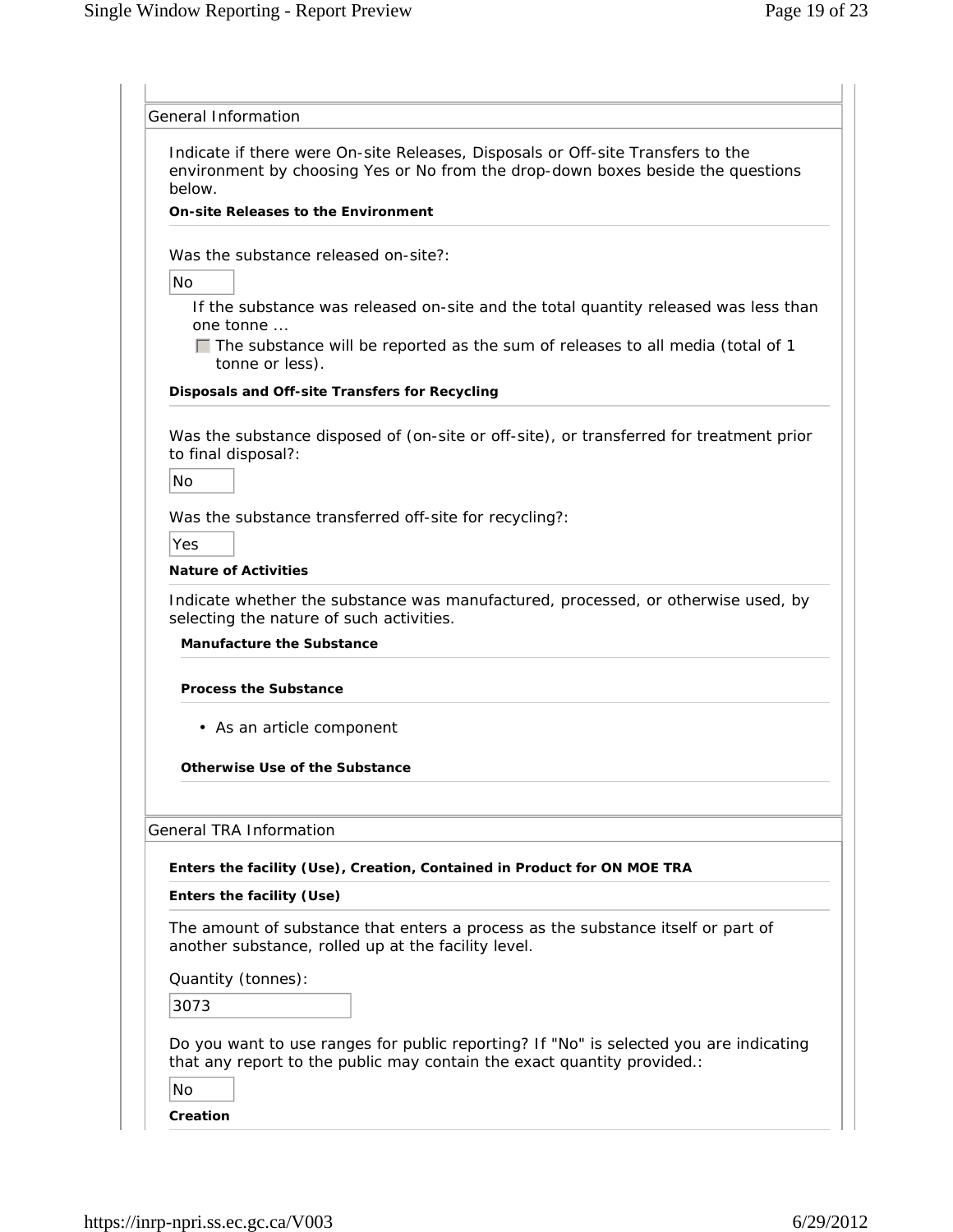| The amount of substance that is created                                                                                                                                                                           |
|-------------------------------------------------------------------------------------------------------------------------------------------------------------------------------------------------------------------|
| Quantity (tonnes):                                                                                                                                                                                                |
| 0                                                                                                                                                                                                                 |
| Do you want to use ranges for public reporting? If "No" is selected you are indicating<br>that any report to the public may contain the exact quantity provided.:<br><b>No</b>                                    |
| <b>Contained in Product</b>                                                                                                                                                                                       |
| The amount of substance contained in product                                                                                                                                                                      |
| Quantity (tonnes):                                                                                                                                                                                                |
| 2851                                                                                                                                                                                                              |
| Do you want to use ranges for public reporting? If "No" is selected you are indicating<br>that any report to the public may contain the exact quantity provided.:<br>No<br>Change in Method of Quantification     |
| $\Box$ There has been a change in the method or combination of methods used to track<br>and quantify the substance during the previous calendar year                                                              |
| Select the reason for change<br>$\bigcap$<br>For the purposes of complying with a requirement under an Act, an Act of Canada,<br>or a municipal by-law                                                            |
| $\bigcirc$                                                                                                                                                                                                        |
| A result of review of the current version of the toxic substance reduction plan for<br>the substance under section 7 of the Act                                                                                   |
| Describe how the change impact tracking and quantification of the substance:                                                                                                                                      |
| Incidents out of the normal course of events                                                                                                                                                                      |
| $\Box$ There have been incidents out of the normal course of events that occurred at the<br>facility during the previous calendar year that affected the results of<br>tracking/quantification of this substance. |
| Explain how tracking and quantifications were affected:                                                                                                                                                           |
| <b>Significant Process Change</b>                                                                                                                                                                                 |
| $\Box$ There has been a significant process change at the facility during the previous<br>calendar year.                                                                                                          |
| On-site Releases of the Substance                                                                                                                                                                                 |
|                                                                                                                                                                                                                   |

In order to calculate totals, you must click the "Save" button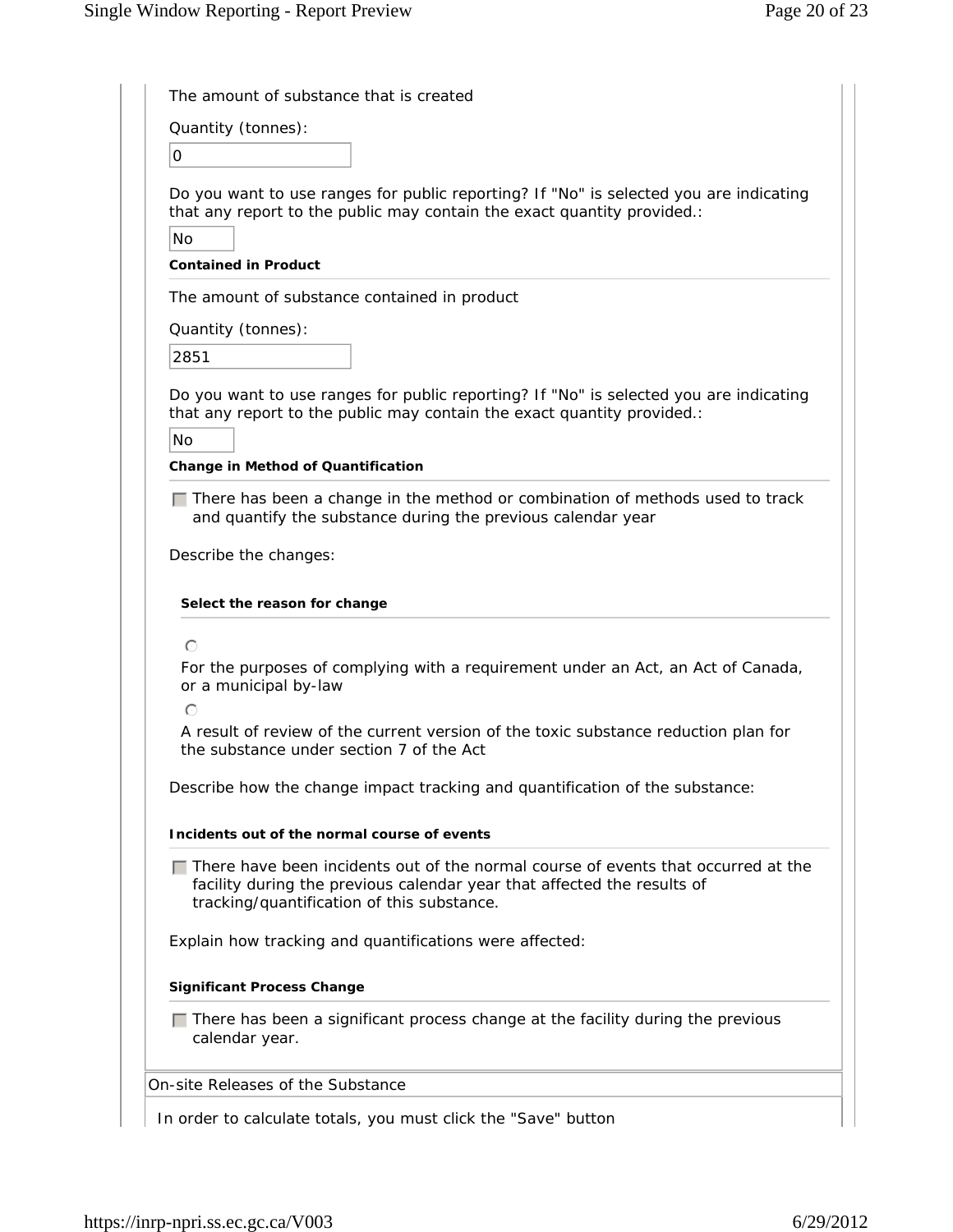| Select the applicable reason or reasons                        |                           |                          |
|----------------------------------------------------------------|---------------------------|--------------------------|
|                                                                |                           |                          |
| • No significant change (i.e. < 10%) or no change              |                           |                          |
| Comments ? (On-Site Releases):                                 |                           |                          |
| Disposals and Transfers of the Substance                       |                           |                          |
| Reasons for Changes in Quantities Disposed from Previous Year  |                           |                          |
| Select the applicable reason or reasons.                       |                           |                          |
| • No significant change (i.e. < 10%) or no change              |                           |                          |
|                                                                |                           |                          |
| Comments? (Disposals):                                         |                           |                          |
|                                                                |                           |                          |
| Recycling of the Substance                                     |                           |                          |
|                                                                |                           |                          |
|                                                                |                           |                          |
| <b>Reasons Why Substance Was Recycled</b>                      |                           |                          |
|                                                                |                           |                          |
| • Off-specification products                                   |                           |                          |
| • Contaminated materials                                       |                           |                          |
| • Unusable parts or discards                                   |                           |                          |
| <b>Off-site Transfers for Recycling</b>                        |                           |                          |
| In order to calculate totals, you must click the "Save" button |                           |                          |
|                                                                |                           |                          |
|                                                                | <b>Basis of Estimate</b>  | <b>Quantity (tonnes)</b> |
| <b>Energy Recovery</b>                                         | NA - Not Applicable       |                          |
| Recovery of Solvents                                           | NA - Not Applicable       |                          |
| Recovery of Organic<br>Substances (not solvents)               | NA - Not Applicable       |                          |
| Recovery of Metals and Metal<br>Compounds                      | O - Engineering Estimates | 222                      |
| Recovery of Inorganic                                          | NA - Not Applicable       |                          |
| Materials (not metals)<br>Recovery of Acids and Bases          | NA - Not Applicable       |                          |
| Recovery of Catalysts                                          | NA - Not Applicable       |                          |
| Recovery of Pollution                                          | NA - Not Applicable       |                          |
| <b>Abatement Residues</b><br>Refining of Re-use of Used Oil    | NA - Not Applicable       |                          |

Total Quantity Recycled:

222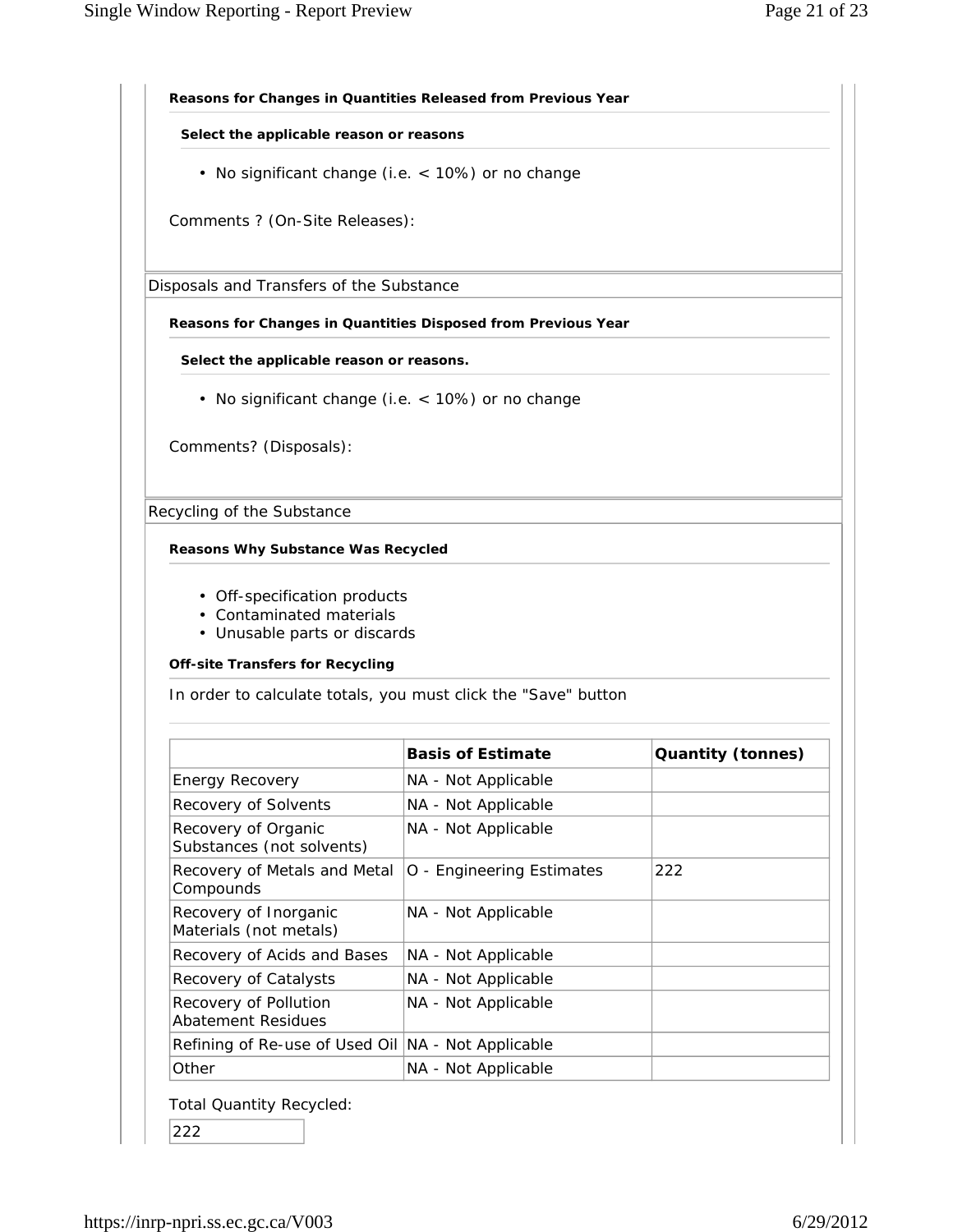| Assign Disposals / Transfers to Off-site Facilities           |
|---------------------------------------------------------------|
| Enter breakdown values for:                                   |
| Recovery of Metals and Metal Compounds                        |
| <b>Basis of Estimate:</b>                                     |
| O - Engineering Estimates                                     |
| Quantity (tonnes):                                            |
| 222                                                           |
|                                                               |
| Tri-Smith Recycling                                           |
| Off-site Name:                                                |
| Tri-Smith Recycling                                           |
| Quantity (tonnes):                                            |
| 222<br>Address:                                               |
| 1290 Creditstone Rd.                                          |
| Prov:                                                         |
| ON                                                            |
| State/Other:                                                  |
|                                                               |
| City:<br>Concord                                              |
| Country:                                                      |
| Canada                                                        |
|                                                               |
| Total Assigned (must equal total reported):                   |
| 222                                                           |
| Reasons for Changes in Quantities Recycled from Previous Year |
|                                                               |
| Select the applicable reason or reasons.                      |
| • No significant change (i.e. < 10%) or no change             |
|                                                               |
| Comments? (Recycling):                                        |